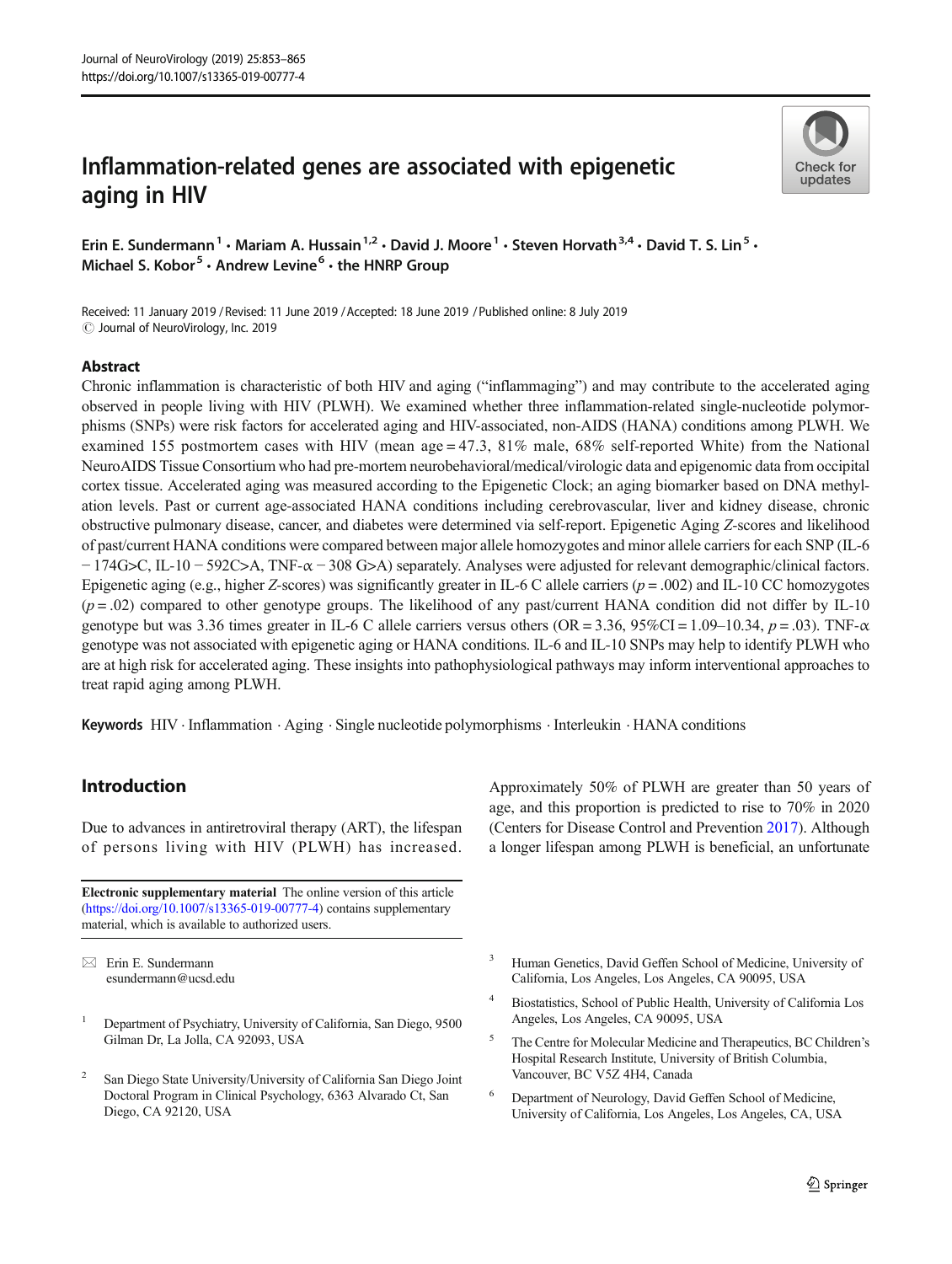consequence is that older PLWH are at risk for age-associated health outcomes including HIV-associated, non-AIDS (HANA) conditions such as kidney, liver, and cardiovascular disease, and frailty. Concurrently, the determinants of morbidity and mortality among PLWH in the post-ART era have shifted from AIDS-related opportunistic infections to agingrelated, HANA conditions (Warriner et al. [2014](#page-11-0); Deeks [2011\)](#page-9-0). Furthermore, HANA conditions appear approximately 5 to 10 years earlier among PLWH compared to the general population (Deeks [2011;](#page-9-0) Pathai et al. [2014](#page-11-0); Deeks and Phillips [2009;](#page-9-0) Durand et al. [2017](#page-10-0)) suggesting a "premature aging" phenomenon in PLWH.

At the molecular level, aging is linked to epigenetic alterations, subsequent genomic instability, chromatin remodeling, and accumulation of DNA mutations (Lagathu et al. [2017\)](#page-10-0), which, in turn, leads to stimulation of the epigenomic maintenance system and its protective actions such as the regulation of gene expression through DNA methylation (Horvath [2013\)](#page-10-0). Using an epigenetic prediction of age based on DNA methylation (DNAm) levels, Horvath and Levine [\(2015\)](#page-10-0) found that PLWH demonstrated accelerated epigenetic aging of 7.4 years in brain tissue and 5.2 years in peripheral blood mononuclear cells compared to HIV-seronegative controls. Similarly, Gross and colleagues found that both chronic and recent HIV infection were associated with accelerated epigenetic aging of 4.9 years, and an increased mortality risk of 19% despite most participants being virally-suppressed (Gross et al. [2016\)](#page-10-0). The mechanism by which HIV infection leads to accelerated epigenetic aging in HIV remains unclear; however, evidence suggests that HIV infection provokes damage and double-strand breaks in chromosomal DNA (Tachiwana et al. [2006](#page-11-0)) by activating Rad3-related or ataxiatelangiectasia–mutated proteins and by inducing phosphorylation of their downstream substrates (Lau et al. [2005](#page-10-0); Zimmerman et al. [2004](#page-12-0)). Thus, the accelerated epigenetic aging in HIV likely reflects the protective actions (e.g., DNA methylation) taken by the epigenomic maintenance system in the face of this DNA damage (Horvath and Levine [2015](#page-10-0)). While an accelerated aging phenomenon seems evident among PLWH, it is unknown whether (1) certain HIVrelated disease processes underlie or contribute to the accelerated aging or whether (2) certain genetic factors render some PLWH more at risk for accelerated aging and its clinical consequences.

Chronic, low-grade immune activation or inflammation is characteristic of HIV infection (Nixon and Landay [2010;](#page-11-0) Nasi et al. [2017;](#page-10-0) Vera et al. [2016\)](#page-11-0), even in the post-ART era where viral suppression is common (Vera et al. [2016\)](#page-11-0). Chronic, lowgrade inflammation is also characteristic of aging and is implicated in the pathology of many age-associated conditions (Bruunsgaard et al. [2001;](#page-9-0) Harris et al. [1999\)](#page-10-0). Thus, chronic inflammatory activity may represent a mechanism that underlies or contributes to the effect of HIV infection on epigenetic aging. Chronic inflammation stimulates the generation of reactive oxygen/nitrogen species (ROS/RNS) from inflammatory and epithelial cells (Ohshima et al. [2003](#page-11-0)) which can cause DNA damage (Kawanishi and Hiraku [2006;](#page-10-0) Ohnishi et al. [2013](#page-11-0)). Clinically, chronic inflammation and the associated molecular and cellular changes may increase susceptibility to comorbid conditions among PLWH. Concordantly, inflammation is associated with most age-related comorbidities and mortality in PLWH (Durand et al. [2017](#page-10-0); Neuhaus et al. [2010;](#page-11-0) So-Armah et al. [2016](#page-11-0); Hunt et al. [2016\)](#page-10-0).

Pro- or anti-inflammatory cytokines such as interleukin (IL)-6, IL-10, and tumor necrosis factor-alpha (TNF- $\alpha$ ) play a critical role in the inflammatory response. Whereas evidence suggests an anti-inflammatory role for IL-10 and a proinflammatory role for TNF- $\alpha$ , IL-6 has been attributed both pro- and anti-inflammatory functions. Levels of the IL-6, IL-10, and TNF- $\alpha$  cytokines are altered in both HIV-seronegative older adults and PLWH (Rezer et al. [2018](#page-11-0)). These cytokines are also closely linked with several chronic diseases including cardiovascular disease, diabetes, osteoporosis, physical disability, and cognitive impairment among older adults within the general population (Pradhan et al. [2001;](#page-11-0) Ershler et al. [1993;](#page-10-0) Fagiolo et al. [1993;](#page-10-0) Cohen et al. [1997;](#page-9-0) Ferrucci et al. [1999;](#page-10-0) Barbieri et al. [2003](#page-9-0); Singh and Newman [2011](#page-11-0)), as well as longevity (Albani et al. [2011;](#page-9-0) Giovannini et al. [2011](#page-10-0)).

There are common single-nucleotide polymorphisms (SNP) in the promoter regions of the IL-6, IL-10, and TNF- $\alpha$  genes that influence transcription levels of these cytokines. The C allele of the IL-6 -174G>C SNP (rs1800796) leads to lower levels of IL-6 production (Jones et al. [2001;](#page-10-0) Fishman et al. [1998](#page-10-0); Bonafe et al. 2001). The − 592C>A SNP (rs1800872) is one of three IL-10 promoter SNPs (rs1800872, rs1800896, and rs1800871) that are in linkage disequilibrium (LD), while the − 592A allele is associated with lower IL-10 levels (Turner et al. [1997](#page-11-0)). The A allele of the TNF- $\alpha$  – 308 G>A SNP (rs1800629) is associated with enhanced production of TNF-α (Kroeger et al. [1997\)](#page-10-0).

All three SNPs have been associated with age-related diseases and/or longevity in the general population. The frequency of the G allele or GG genotype of the IL-6 − 174G>C SNP has been found to increase with age in community-based, aging populations suggesting a protective effect of the G allele on longevity (Christiansen et al. [2004](#page-9-0); Hurme et al. [2005;](#page-10-0) Cederholm et al. [2007\)](#page-9-0); however, conflicting results have been reported with (Bonafè et al. [2001\)](#page-9-0). The IL-10 − 592A allele is associated with decreased prevalence of hypertension (Yu et al. [2012\)](#page-12-0), acute coronary syndrome (Fragoso et al. [2011](#page-10-0)), gastric cancer (Sugimoto et al. [2007](#page-11-0)), hyperuricemia (Posadas-Sánchez et al. [2018](#page-11-0)), and small and dense lowdensity lipoproteins (Posadas-Sánchez et al. [2018\)](#page-11-0) in general aging populations, although opposite effects of this SNP have been reported (Altun et al. [2005](#page-9-0); Trompet et al. [2007\)](#page-11-0). IL-10 − 592C>A is also in linkage disequilibrium (LD) with the IL-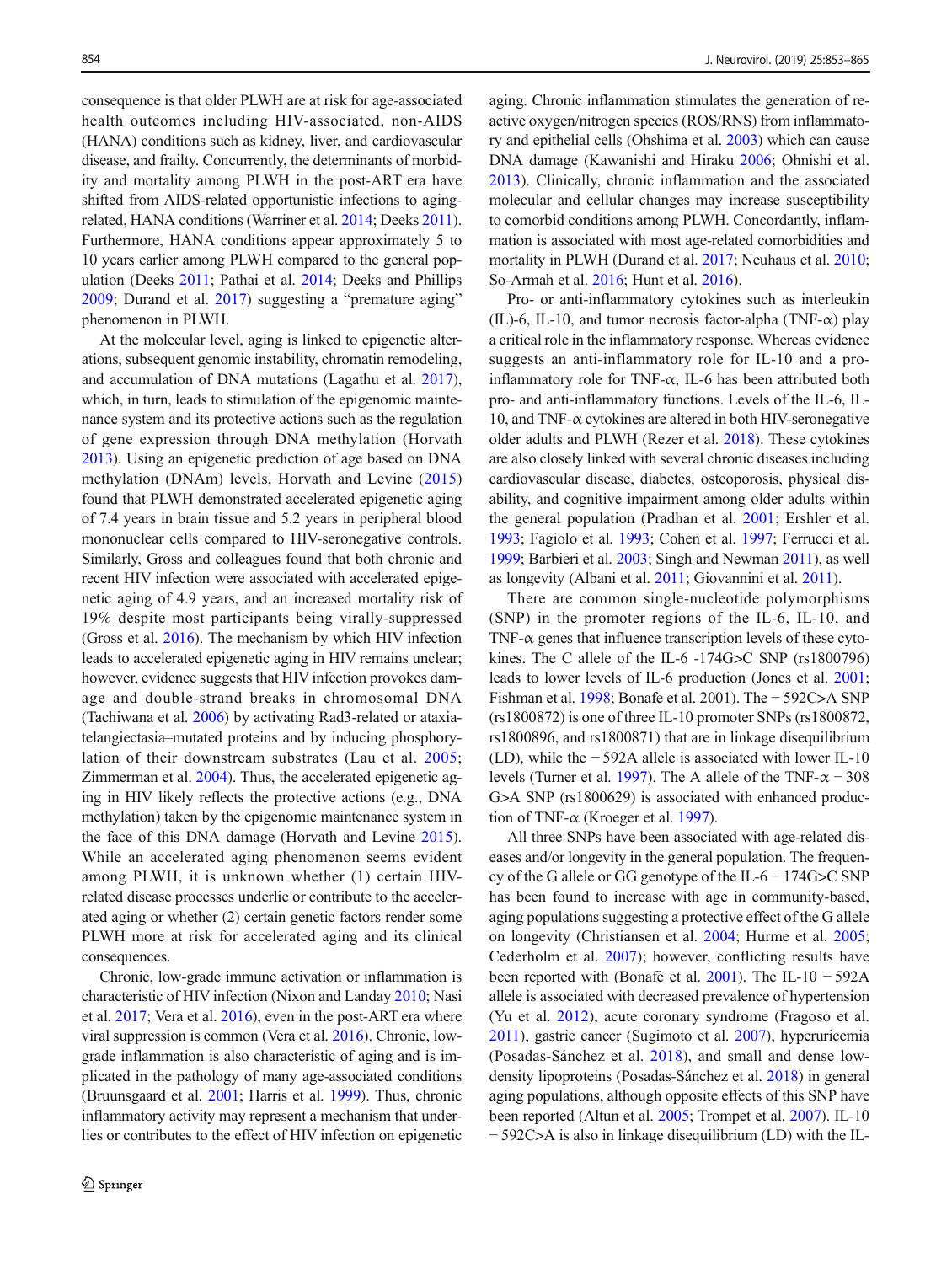10 -1082 SNP ( $R^2 = 3.7$ ,  $D' = 1.0$ ), which has been associated with longevity in samples of men from Japan, Italy, and Jordan (Khabour and Barnawi [2010](#page-10-0); Lio et al. [2002](#page-10-0); Okayama et al. [2005\)](#page-11-0) and in a sample of both men and women from Bulgaria (Naumova et al. [2004](#page-11-0)). The TNF- $\alpha$  – 308A allele is associated with doubled three-year survival among older women (Cederholm et al. [2007\)](#page-9-0) and is part of a three SNP haplotype associated with protection against Alzheimer's disease (Collins et al. [2000](#page-9-0); Culpan et al. [2003\)](#page-9-0). These findings suggest that the IL-6  $-$  174G, the IL-10  $-$  592A, and the TNF- $\alpha$  -308A alleles are beneficial for longevity (Christiansen et al. [2004;](#page-9-0) Hurme et al. [2005;](#page-10-0) Cederholm et al. [2007\)](#page-9-0) and/or protection against age-associated diseases. However, these effects may differ by sex (Cederholm et al. [2007\)](#page-9-0) and have not been found consistently (Kayaaltı et al. [2011;](#page-10-0) Bonafè et al. [2001;](#page-9-0) Ross et al. [2003](#page-11-0); Khabour and Barnawi [2010](#page-10-0); Alvarez et al. [2002\)](#page-9-0).

The evidence of associations among inflammation-related genes and aging in the general population warrants their investigation among clinical conditions characterized by chronic inflammation and accelerated aging. These investigations can provide important insights into biological mechanisms underlying accelerated aging in HIV and identify those at the highest risk who may benefit the most from interventions. Using the epigenetic clock established by Horvath ([2013](#page-10-0)), we examined the association between each of the three aforementioned SNPs (i.e., IL-6 – 174G>C, IL-10 – 592C>A and TNF- $\alpha$  – 308 G>A) with accelerated aging, as well as prevalence rates of age-associated HANA conditions among postmortem cases with HIV. We hypothesized that alleles associated with mortality or age-associated conditions in the general population (i.e., -174 C, -592 C and -308 G) would be associated with accelerated aging and a higher prevalence of HANA conditions among postmortem cases with HIV.

## Methods

#### **Participants**

Participants included 155 deceased cases with HIV from one of two sites within the National NeuroAIDS Tissue Consortium (NNTC, [www.nntc.org](http://www.nntc.org); Morgello et al. [2001](#page-10-0)), the National Neurological AIDS Bank (NNAB), or California NeuroAIDS Tissue Network (CNTN). Inclusion criteria included existing pre-mortem neurobehavioral/ medical/virologic data, post-mortem tissue samples and epigenomic data. As a result of a previous study examining genetic predictors of HIV-associated neurocognitive disorders (HAND), epigenomic data were generated in a subset of participants that had (1) no pre- or post-mortem evidence of non-HIV related neurological diseases (e.g., stroke, neoplasm, multiple sclerosis, traumatic brain injury, and neurodegenerative illness), (2) no history or evidence of toxoplasmosis or progressive multifocal leukoencephalopathy, (3) no diagnosis of substance dependence, and (4) completed a neuropsychological evaluation within a year before death. Exclusionary criteria included postmortem evidence of non-HIV-related neurological disease and diagnosed substance dependence within 1 year of death.

The past or current age-associated HANA conditions that we examined were cerebrovascular disease (e.g., cardiac disease, coronary artery disease, hyperlipidemia, myocardial infarction, stroke, hypertension), liver disease, kidney disease, chronic obstructive pulmonary disorder (COPD), cancer, and diabetes. These conditions were self-reported and were available in a subset of participants ( $N = 104$ ). During in-life study visits, trained research personnel conduct a standardized neurological examination and a standardized interview to ascertain comprehensive medical history. Participants were dichotomized (yes vs. no) based on whether or not they reported any past or current HANA condition. This study was conducted in accordance with the Institutional Review Boards of the University of California, Los Angeles (UCLA) and the University of California, San Diego (UCSD).

#### DNA-based methods

#### SNP selection and genotyping

The three SNPs were selected for analyses because: (1) they are SNPs in inflammation-related genes that have been associated with longevity or age-associated diseases in the general population and (2) their genotype data was available. Brain samples from the occipital cortex were frozen and shipped from the NNAB and CNTN to the Biological Samples Processing Core at UCLA. DNA was extracted from these brain samples using the Autopure LS nucleic acid purification instrument. Samples were quantified using OD 260/280. DNA quality was checked using agarose gel electrophoresis. The extracted DNA was genotyped at the BC Children's Hospital Research Institute using the Agena BioSciences MassArray Platform (San Diego, CA). DNA sequences used to amplify and sequence amplicons containing each SNP of interest were designed by the Agena Bioscience's Assay Design Suite V2.0, and purchased from IDT (San Jose, CA). Primers were grouped based on their amplicon mass into three separate pools, which allow for simultaneous detection of several SNPs in each reaction. Multiplexing was done following the iPLEX genotyping protocol as per manufacturer's instructions in 384-well plates. Briefly, regions of interest containing each SNP were PCR-amplified, then treated with shrimp alkaline phosphatase to neutralize unincoporated dNTPs in the PCR reactions. Extension PCRs reading into each SNP loci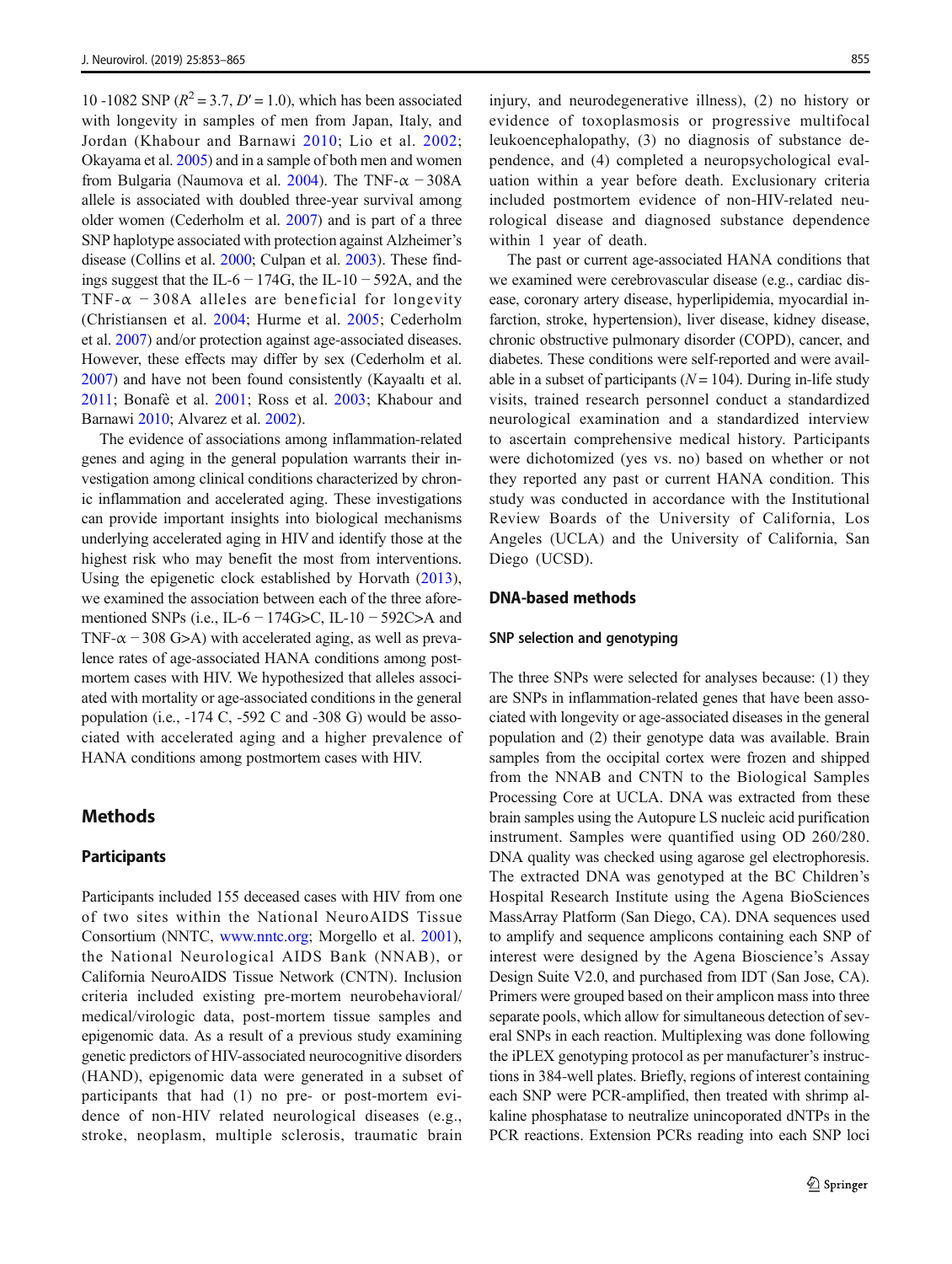was carried out using the respective extension primers. The final PCR products were desalted with the Clean Resin ion exchange resin at room temperature for 20 min and centrifuged at  $3200 \times g$  for 5 min. The resulting analytes were transferred onto SpectroCHIPs using the Nanodispenser RS1000 and analyzed with the Agena MassArray MALDI-TOF mass spectrometer. The generated genotyping spectra were imported into the TYPER software (Agena BioSciences, San Diego, CA) for automated allele calling. Where necessary, the status of each genotype call was further verified by manual inspection of each spectra. All clinical lab work was performed by CLIA-certified clinical labs.

#### DNA processing for methylation analysis

Methylation analysis was performed with the Illumina Infinium HumanMethylation450 BeadChip, which measures bisulfite-conversion-based, single-CpG resolution DNAm levels at 485577 CpG sites in the human genome. The standard protocol of Illumina methylation assays quantifies methylation levels by the β-value using the ratio of intensities between methylated (signal A) and unmethylated (signal B) alleles. Specifically, the β-value is calculated from the intensity of the methylated (M corresponding to signal A) and unmethylated (U corresponding to signal B) alleles, as the ratio of fluorescent signals  $\beta = \text{Max}(M,0)/[\text{Max}(M,0) + \text{Max}(U,0) + 100].$ Thus,  $\beta$ -values range from 0 (completely unmethylated) to 1 (completely methylated) (Dunning et al. [2008](#page-10-0)). Methylation procedures have been previously described in detail (Clifford et al. [2017](#page-9-0)).

#### Bioinformatics: the epigenetic clock

The epigenetic clock was calculated from DNA methylation levels of 353 CpGs (Horvath [2013\)](#page-10-0). Predicted age (i.e., DNAm age) was associated with chronological age in certain cell types (i.e., CD4+ cells, monocytes, B cells, glial cells, neurons), tissues, and organs (i.e., whole blood, brain, breast, kidney, liver, lung, and saliva). Data generated using the Illumina 450 K was used in creating the epigenetic clock. Detailed information about the epigenetic clock have been previously described (Horvath [2013\)](#page-10-0), and an online age calculator can be found at [http://labs.genetics.ucla.edu/horvath/](http://labs.genetics.ucla.edu/horvath/htdocs/dnamage/) [htdocs/dnamage/.](http://labs.genetics.ucla.edu/horvath/htdocs/dnamage/) The epigenetic clock software uses a data normalization step that is adapted from the Beta Mixture Quantile dilation normalization method (Teschendorff et al. [2013\)](#page-11-0), in order to automatically compare each sample to a gold standard. Epigenetic age acceleration was defined using the residuals that resulted from regressing DNAm age on chronological age for each case. The residuals were then converted to standardized Z-scores that were used in statistical analyses.

#### Statistical analyses

Based on previous studies of IL-6, IL-10 and TNF-α alleles and health outcomes (Christiansen et al. [2004;](#page-9-0) Hurme et al. [2005;](#page-10-0) Posadas-Sánchez et al. [2018](#page-11-0)), and due to sample size considerations, analyses were conducted assuming a dominant genetic model that compared major allele homozygotes (IL-6  $-174$ ) G/G, IL-10 − 592 C/C, TNF- $\alpha$  – 308 G/G genotype) to minor allele carriers (IL-6 − 174 C, IL-10 − 592 A, TNF- $\alpha$  − 308 A allele carriers). Differences in sample characteristics between IL-6, IL-10 and TNF-α genotype groups were examined using chi-square tests for categorical variables,  $t$  tests for normally distributed continuous variables, and Kruskal-Wallis one-way analyses of variance (ANOVA) for non-normally-distributed continuous variables as determined by the Shapiro-Wilk test (i.e., nadir CD4, premortem CD4, viral load levels, duration of disease). Separate one-way analyses of covariance  $(ANCOVAs)$  and the resulting F-statistic (denoted as  $F$  (degrees of freedom  $=$   $F$ -statistic) were used to compare epigenetic aging Z-scores between genotype groups for each SNP and effect sizes were calculated using Cohen's d. Separate logistic regressions and the resulting odds ratios (OR) and 95% confidence intervals (CI) were used to compare the odds of any past/current HANA condition between genotype groups for each SNP. Major allele homozygotes served as the reference group.

Demographics (age, sex, education, self-reported race [White, Black, Asian, Other], and ethnicity [Hispanic versus non-Hispanic]), non-age-associated comorbid conditions (HIV-associated neurocognitive disorders [HAND], lifetime major depressive disorder (MDD), substance use disorders, hepatitis C virus positivity), and HIV disease characteristics (duration of disease, ART status, pre-mortem plasma CD4 and viral load levels and nadir CD4), study site and DNA methylation assay batch were considered as covariates. HAND classification was performed within 18 months of death according to Frascati criteria (Antinori et al. [2007](#page-9-0)). Data were missing in a subset of participants for the following covariates: lifetime diagnosis of MDD and substance abuse/dependence (missing in 29 participants), hepatitis C virus positivity (missing in 59 participants), and nadir CD4 level (missing in 45 participants). ANCOVA and regression analyses were adjusted for any covariate that either related to the outcome in univariate analyses or differed between genotype groups at  $p \leq 0.10$ . Any covariate that was not significant in the multivariable model at  $p \leq 0.10$ was removed from the final model.

Statistical significance was defined as  $p < .05$  (two-sided). Analyses were performed using SPSS (version 24.0, SPSS Inc., Chicago, Illinois). Because our analyses focused on three a priori-selected SNPs with specific hypotheses regarding the direction of effects for each SNP, we decided that a multiple comparison statistical correction was not necessary; however, we reported the change in results when a Bonferroni correction was applied.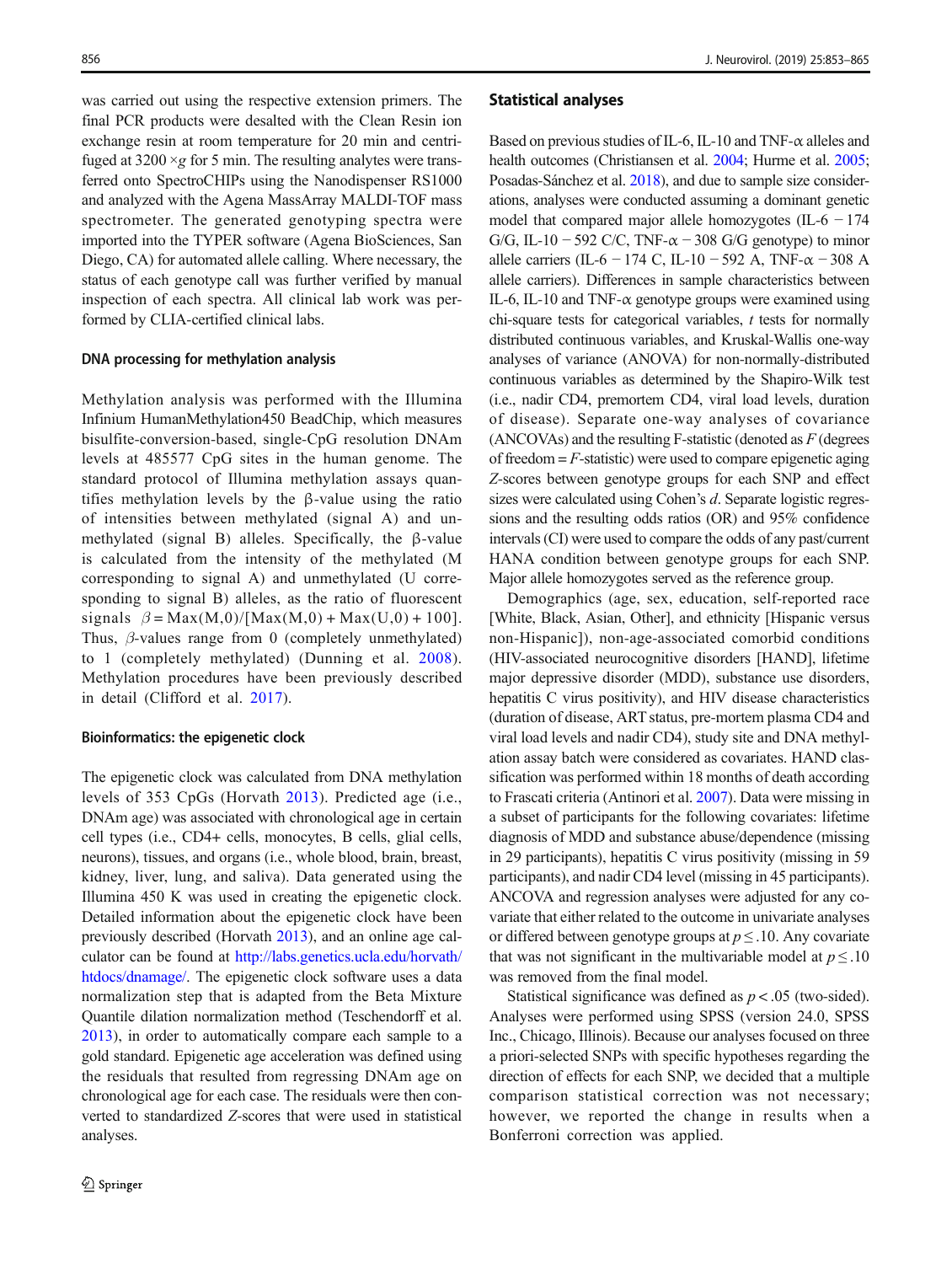#### Results

#### Sample characteristics

See Table [1](#page-5-0) for genotype distributions, sample characteristics, and the aging-associated outcomes of interest. Genotype distributions were in Hardy-Weinberg equilibrium for the IL-10 SNP, but not for the IL-6 and TNF- $\alpha$  SNPs (see Supplementary Table 1) suggesting that genetic distributions in our sample differed from the general population possibly due to gene associations with HIV acquisition, selection bias, or other unknown factors. Others have previously reported an association between interleukin SNPs and HIV acquisition and disease progression (Pontillo et al. [2012;](#page-11-0) Naicker et al. [2009\)](#page-10-0).

The sample was 78.1% male and 66.5% self-reported White with a mean age of 47.8 years  $[SD = 9.4]$  and a mean years of education of  $12.6$  [SD =  $2.7$ ]. Consistent with evidence of race- and ethnicity-based differences in the distribution of polymorphic alleles in the interleukin genes (Hoffmann et al. [2002;](#page-10-0) Rady et al. [2004](#page-11-0)), self-reported Hispanics were more prevalent among IL-6 C allele and IL-10 A allele carriers compared to IL-6 GG and IL-10 CC homozygotes, respectively ( $p$  values < .05). Additionally, compared to IL-10 CC homozygotes, more IL-10 A allele carriers were self-reported Blacks and fewer IL-10 A allele carriers were self-reported Whites ( $p$  values < .05). Because of race and/or ethnicity differences in the frequency of the IL-10 SNP and the sufficient number of IL-10 CC homozygotes and A allele carriers, we repeated analyses involving this SNP in race-specific and ethnicity-specific subgroups in order to minimize population stratification bias. TNF- $\alpha$  minor allele carriers had a lower prevalence of lifetime substance abuse/dependence compared to TNF- $\alpha$  major allele homozygotes ( $p = .02$ ).

## SNPs and epigenetic aging

Among potential covariates, greater epigenetic aging was associated in univariate analyses with HAND (vs. no HAND) diagnosis, male sex ( $p = .10$ ), lifetime MDD ( $p = .09$ ), and a longer duration of HIV infection  $(p = .04)$ . Assay batch  $(p < .001)$  and study site  $(p = .002)$  were also associated with epigenetic aging. Because of their univariate association with the outcome at  $p \leq 0.10$ , these covariates were included in all initial models. Given that they significantly differed by genotype group, initial models with the IL-6 and IL-10 SNPs additionally adjusted for ethnicity, and initial models with the TNF- $\alpha$  SNP additionally adjusted for lifetime substance abuse/dependence. Due to their significance in the multivariable model ( $p \leq 0.10$ ), covariates retained in final models included ethnicity, study site, assay batch, and HAND status for IL-6 analyses; assay batch and HAND status for IL-10 analyses; and assay batch, HAND status, and sex for TNF- $\alpha$ 

analyses. There were no missing data for the covariates included in the final models.

As hypothesized, epigenetic aging Z-scores were significantly higher in IL-6 C allele carriers versus IL-6 GG homozygotes  $(F(1,150) = 9.66, p = .002)$ , and in IL-10 CC homozygotes versus IL-10 A allele carriers  $(F(1,150) = 5.83)$ ,  $p = .02$ ; Fig. [1](#page-6-0)). In contrast, epigenetic aging Z-scores did not differ significantly by TNF- $\alpha$  genotype ( $F(1,150) = 3.87$ ,  $p = .07$ ). When applying a Bonferroni correction for three statistical comparisons, the IL-6, but not the IL-10, SNP remained significantly associated with epigenetic aging Zscores ( $\alpha$  level = .017). In race-stratified analyses with the IL-10 SNP, the difference in epigenetic aging Z-scores between genotype groups was no longer significant among self-reported Whites ( $p = .33$ ; Table [2\)](#page-6-0). Conversely, the higher epigenetic aging Z-scores in IL-10 CC homozygotes versus A allele carriers was a statistical trend among self-reported Blacks ( $p = .07$ ). In ethnicity-stratified analyses with the IL-10 SNP, IL-10 CC homozygotes showed a higher mean epigenetic aging Z –score compared to A allele carriers in both ethnicity groups; however, this difference was significant among Hispanics ( $p = .04$ ) and not significant among selfreported non-Hispanics  $(p = .12)$ .

## SNPs and HANA conditions

Among potential covariates, presence of any HANA condition was associated with older age at death  $(p < .001)$ , hepatitis C infection  $(p=.01)$ , lower pre-mortem CD4 cell count  $(p = .002)$ , lower nadir CD4 cell count  $(p = .006)$ , and higher pre-mortem log plasma viral load  $(p < .001)$  in univariate analyses. Study site was also associated with presence of any HANA condition ( $p = .006$ ). Because of their univariate association with the outcome at  $p \leq 0.10$ , these covariates were adjusted for in all initial models. Given that they significantly differed by genotype group, initial models with the IL-6 and IL-10 SNPs additionally adjusted for ethnicity and initial models with the TNF- $\alpha$  SNP additionally adjusted for lifetime substance abuse/dependence. Due to their significance ( $p \leq .10$ ) in the multivariable models, covariates retained in final models included study site and age at death for all SNPs. There were no missing data for the covariates included in the final models.

The odds of any past/current HANA condition were over three times greater in IL-6 C allele carriers compared to IL-6 GG homozygotes (OR = 3.36,  $95\%$ CI = 1.09–10.34,  $p = .03$ ; Table [2\)](#page-6-0), although this association was no longer significant when applying a Bonferroni correction ( $\alpha$  level = .02). When examining specific HANA conditions, this association appeared to be driven by renal disease such that past/current renal disease was over three times more likely in IL-6 C allele carriers versus IL-6 GG homozygotes ( $OR = 3.53$ ,  $95\%CI =$ 1.05–11.8,  $p = .04$ ; see Supplementary Table 2). Although associations between other HANA conditions and the IL-6 SNP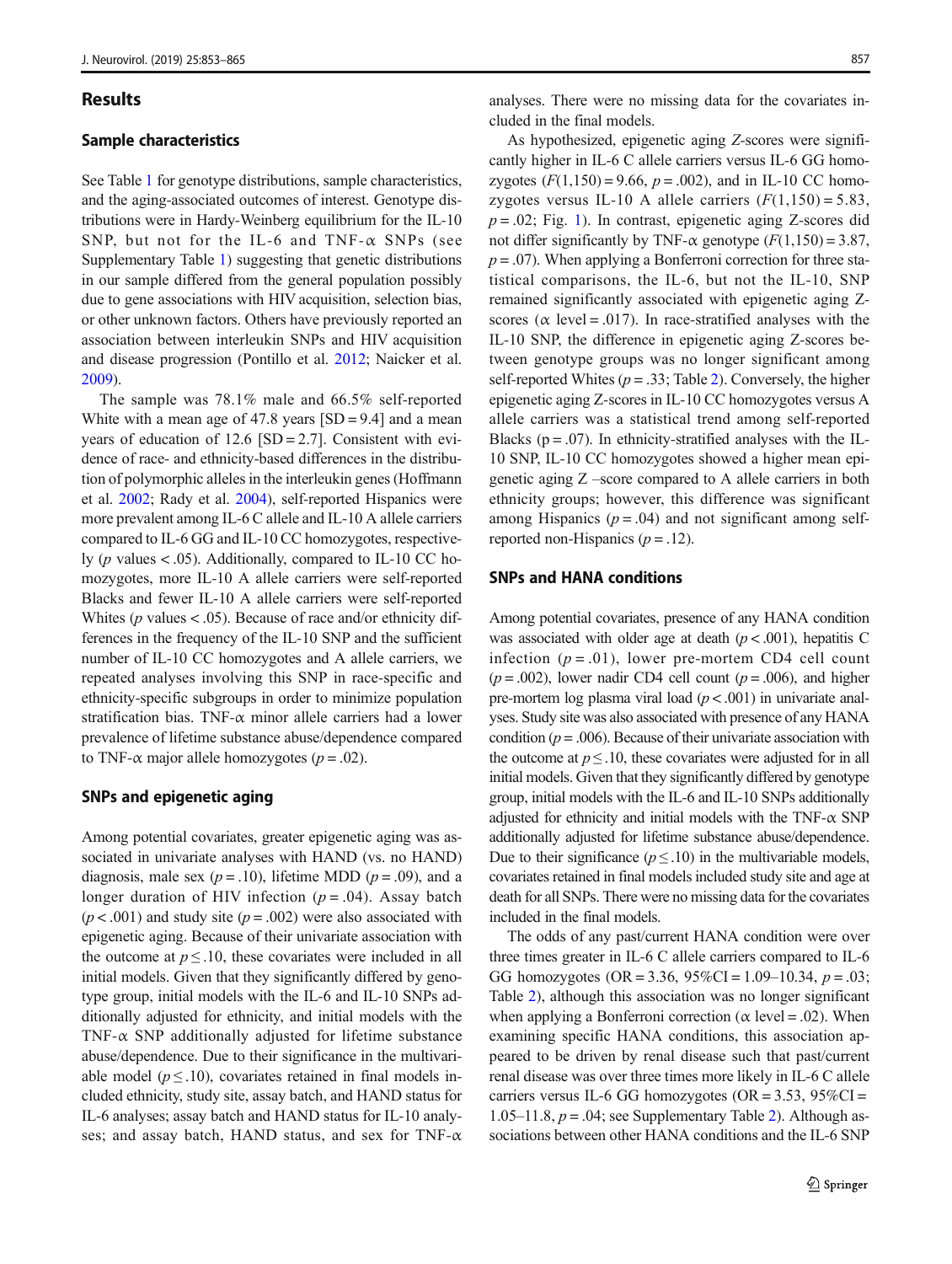| Variables                                                                                                                                                                                                                                                                                                 | IL-6 G/G allele<br>homo-zygotes<br>$(n = 123)$                       | C/C genotypes<br>IL-6 C/G or<br>$(n = 32)$                            | $p$ value                                                       | homo-zygotes<br>$IL-10$ C/C<br>$(n = 79)$                                | genotypes $(n = 76)$<br>IL-10 A/C or A/A                                  | p value                                                   | homo-zygotes<br>TNF-x G/G<br>$(n = 125^a)$                                | TNF- $\alpha$ A/G and<br>A/A genotypes<br>$(n = 28^{a})$                  | p value                            |
|-----------------------------------------------------------------------------------------------------------------------------------------------------------------------------------------------------------------------------------------------------------------------------------------------------------|----------------------------------------------------------------------|-----------------------------------------------------------------------|-----------------------------------------------------------------|--------------------------------------------------------------------------|---------------------------------------------------------------------------|-----------------------------------------------------------|---------------------------------------------------------------------------|---------------------------------------------------------------------------|------------------------------------|
| Demographic/clinical variables<br>Minor allele homozygotes, %<br>Age at death, M (SD)<br>Male gender, %                                                                                                                                                                                                   | 48.0 (9.6)<br>76.4<br>≸                                              | 46.8 (8.6)<br>84.4                                                    | 54.3                                                            | $47.8$ (8.7)<br>83.5                                                     | $47.8(10.1)$<br>$72.3$                                                    | ≨<br>60<br>$\odot$                                        | 48.2 (8.9)<br>75.2<br>≸                                                   | 46.6 (11.5)<br>89.3<br>14.3                                               | ≨ ±<br>$\equiv$                    |
| Self-reported Hispanic, %<br>Self-reported race<br>White, %<br>Black, $\%$                                                                                                                                                                                                                                | 26.8<br>67.5<br>17.1                                                 | 62.5<br>46.9<br>28.1                                                  | 5001<br>88<br>59                                                | 77.2<br>19.0<br>16.5                                                     | 55.3<br>35.5<br>30.3                                                      | .004<br>59                                                | 28.8<br>22.4                                                              | $21.4$<br>$25.0$<br>71.4                                                  |                                    |
| Lifetime diagnosis of substance abuse/dependence <sup>b</sup><br>Lifetime diagnosis of MDD <sup>b</sup><br>HIV disease characteristics<br>Hepatitis C virus <sup>°</sup> , %<br>Education, M(SD)                                                                                                          | $\begin{array}{c} 12.8 \; (2.7) \\ 40.4 \\ 47.0 \end{array}$<br>36.5 | $12.0(2.9)$<br>37.0<br>53.8<br>40.9                                   | $\overline{13}$<br>75<br>$\overline{71}$                        | $12.9(2.7)$<br>37.5<br>35.4<br>56.1                                      | $12.3 (2.7)$<br>41.9<br>40.0<br>39.6                                      | $\overline{19}$<br>$\overline{0}$<br>67<br>$\overline{6}$ | $12.7(2.6)$<br>42.0<br>53.5<br>35.4                                       | $\begin{array}{c} 12.3 \ (3.0) \\ 25.0 \\ 28.0 \end{array}$<br>39.6       | 9998925                            |
| Pre-mortem log plasma viral load, M (SD)<br>Pre-mortem CD4 count (cells/µl), M (SD)<br>Duration of HIV disease (years), M (SD)<br>Pre-mortem ART status, % prescribed<br>Nadir CD4 count <sup>4</sup> (cells/µl), M (SD)<br>HAND, %                                                                       | 131.7 (178.5)<br>59.8 (71.2)<br>$12.2(6.7)$<br>82.9<br>3.8(1.5)      | 104.8 (134.9)<br>41.6 (64.3)<br>10.7(5.2)<br>3.7(1.6)<br>75.0<br>84.4 | $\ddot{r}$ $\ddot{r}$ $\ddot{r}$<br>27<br>68<br>$\overline{84}$ | $\frac{59.6}{101.7}$ (138.8)<br>4.0 (1.6)<br>$12.3(5.6)$<br>82.3<br>79.7 | 51.0 (195.2)<br>51.9 (68.9)<br>$3.6(1.5)$<br>11.5 $(7.2)$<br>85.5<br>73.7 | 57<br>48<br>$\frac{8}{2}$<br>28<br>$\overline{17}$<br>45  | $59.3(74.2)$<br>120.7(151.0)<br>$3.5(1.6)$<br>$11.9(6.6)$<br>84.0<br>75.2 | (55.8 (241.1))<br>42.7 (46.1)<br>$12.0 (5.7)$<br>78.6<br>3.8(1.5)<br>82.1 | cirgida<br>$\frac{9}{4}$           |
| Epigenetic aging z-score, M (SD)<br>Past/current HANA condition, %<br>Aging-associated outcomes                                                                                                                                                                                                           | $-0.05007$<br>53.9                                                   | 0.20(0.14)<br>72.4                                                    | .002(0.28°)<br>$\mathfrak{S}$                                   | 0.16(0.09)<br>60.7                                                       | $-0.17(0.09)$<br>57.1                                                     | $.02(0.35^{\circ})$<br>$.38$                              | 0.05(0.07)<br>59.4                                                        | $-0.22(0.15)$<br>58.3                                                     | $\frac{07}{91}$ (0.35 $^{\circ}$ ) |
| <sup>b</sup> Lifetime diagnosis of MDD and lifetime diagnosis of substance abuse/dependence are missing in 29 participants<br><sup>c</sup> Presence of hepatitis C virus positivity is missing in 59 participants<br><sup>a</sup> The sample size for the TNF- $\alpha$ genotype was reduced to $n = 153$ |                                                                      | due to two missing TNF- $\alpha$ genotypes                            |                                                                 |                                                                          |                                                                           |                                                           |                                                                           |                                                                           |                                    |

Table 1 Sample characteristics by IL-6, IL-10 and TNF- $\alpha$  genotype **Table 1** Sample characteristics by  $IL-6$ ,  $IL-10$  and TNF- $\alpha$  genotype

<span id="page-5-0"></span>

<sup>d</sup>Nadir CD4 level is missing in 45 participants Nadir CD4 level is missing in 45 participants

Note: HAND = HIV-associated neurocognitive disorder. ART = antiretroviral therapy

Note: HAND = HIV-associated neurocognitive disorder. ART = antiretroviral therapy

Cohen's d is an effect size used to indicate the standardized difference between two means:  $0.2$  = small,  $0.5$  = medium,  $0.8$  = large. MDD = major depressive disorder.

 $^{\circ}$  Cohen's d is an effect size used to indicate the standardized difference between two means: 0.2 = small, 0.5 = medium, 0.8 = large. MDD = major depressive disorder.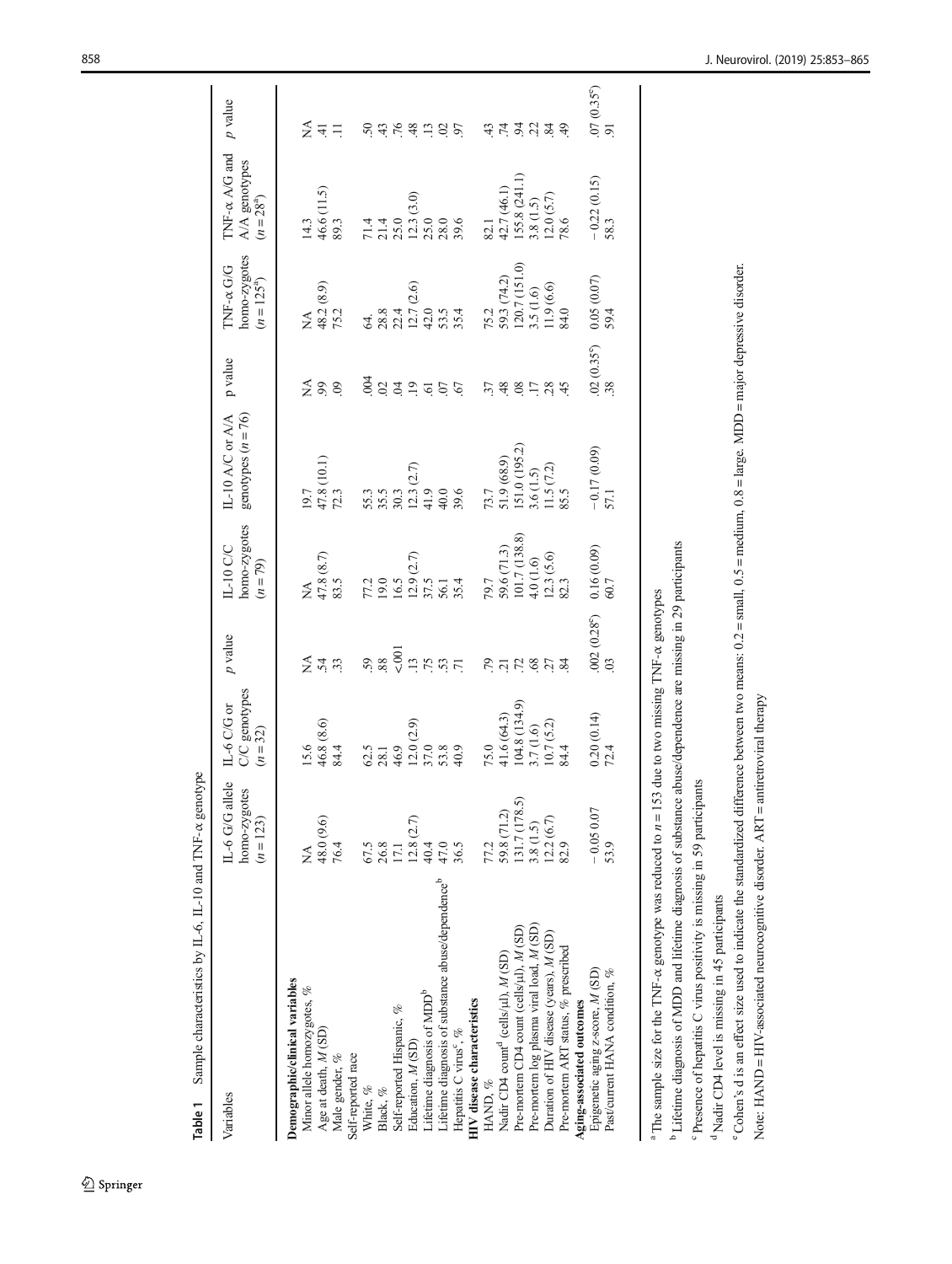<span id="page-6-0"></span>

Fig. 1 Mean epigenetic aging Z-scores by genotype group for the IL-6 (a), IL-10 (b) and TNF- $\alpha$  (c) SNPs. Note. *p*-values represent mean differences between epigenetic aging Z-scores in ANCOVAS that adjusted for relevant covariates

Table 2 Self-reported race- and ethnicity-stratified comparisons of epigenetic aging Z-scores and the prevalence of HANA conditions between IL-10 genotype groups

|                                       | IL-10 C/C<br>Homozygotes | IL-10 C/A or $A/A$<br>genotypes | F statistic from ANCOVA, p value                   |
|---------------------------------------|--------------------------|---------------------------------|----------------------------------------------------|
|                                       |                          |                                 |                                                    |
| <b>Self-reported Whites</b>           |                          |                                 |                                                    |
| $n$ (subset with HANA condition data) | 61 (35)                  | 42 (31)                         |                                                    |
| Epigenetic aging Z-score, M (SD)      | 0.14(0.83)               | 0.00(0.86)                      | $F(1,99) = 0.93$ , $p = .34$ (Cohen's $d = 0.16$ ) |
| % Past/current HANA condition         | 48.6                     | 58.1                            | $OR = 0.44$ , $(95\%CI = 0.13-1.48)$ , $p = .19$   |
| <b>Self-reported Blacks</b>           |                          |                                 |                                                    |
| $n$ (subset with HANA condition data) | 15(10)                   | 27(19)                          |                                                    |
| Epigenetic aging Z-score, M (SD)      | 0.21(1.02)               | $-0.22(1.06)$                   | $F(1,38) = 3.45$ , p = .07 (Cohen's $d = 0.41$ )   |
| <b>Self-reported non-Hispanics</b>    |                          |                                 |                                                    |
| $n$ (subset with HANA condition data) | 66 (39)                  | 53 (39)                         |                                                    |
| Epigenetic aging Z-score, M (SD)      | 0.13(0.85)               | $-0.12(1.01)$                   | $F(1,115) = 2.46$ , p = .12 (Cohen's $d = 0.27$ )  |
| % Past/current HANA condition         | 53.8                     | 59.0                            | OR = 0.74, $(95\%CI = 0.26-2.07)$ , $p = .56$      |
| <b>Self-reported Hispanics</b>        |                          |                                 |                                                    |
| $n$ (subset with HANA condition data) | 13(9)                    | 23(17)                          |                                                    |
| Epigenetic aging Z-score, M (SD)      | 0.31(0.96)               | $-0.28(0.90)$                   | $F(1,32) = 4.73$ , p = .04 (Cohen's $d = 0.63$ )   |

Note. The size of IL-10 genotype groups among self-reported Blacks and Hispanics with HANA data lacked sufficient statistical power to examine differences in prevalence rates of past/current HANA conditions according to Peduzzi [1996](#page-11-0). Cohen's d is an effect size used to indicate the standardized difference between two means:  $0.2$  = small,  $0.5$  = medium,  $0.8$  = large. ANCOVA = analysis of covariance. M = mean, SD = standard deviation, OR = odds ratio, CI = confidence interval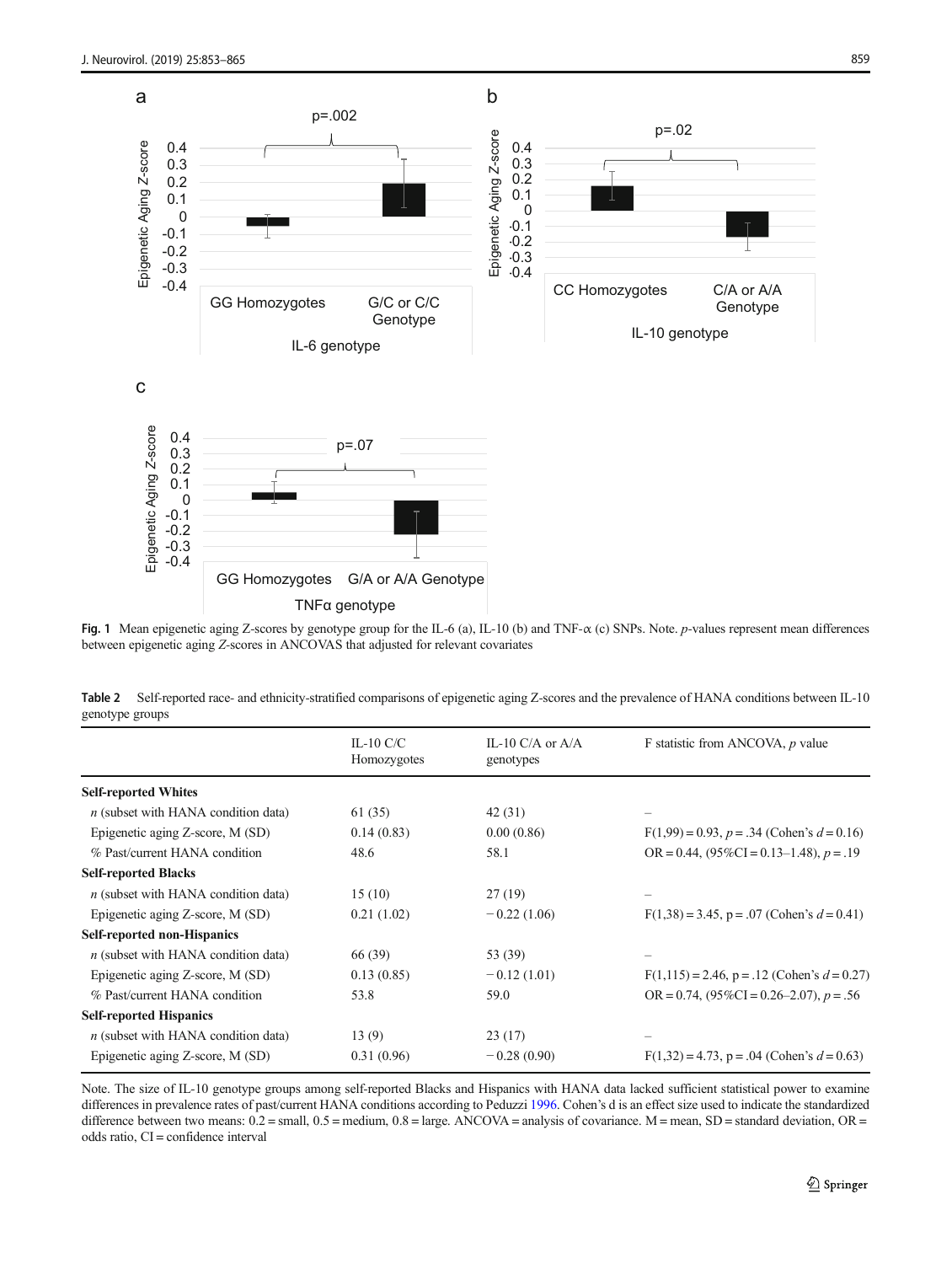were not significant, they were in the same direction and likely contributed to the association of IL-6 with the overall HANA outcome. The odds of past/current HANA conditions did not significantly differ by IL-10 or TNF- $\alpha$  genotype groups (IL-10 OR = 0.67,  $95\%$ CI = 0.27–1.65,  $p = .38$ ; TNF $\alpha$ : OR = 0.94,  $95\%$ CI = 0.30–2.88;  $p = .91$ ). As in the overall sample, there was no difference in the prevalence of HANA conditions between IL-10 genotype groups among self-reported Whites and among self-reported non-Hispanics. Given the small number of self-reported Black and Hispanic participants with data on IL-10 genotype and HANA conditions  $(\leq 10$  within a genotype group), we lacked sufficient power to compare HANA conditions within these race and ethnicity groups (Peduzzi et al. [1996\)](#page-11-0).

In order to assess for selection bias, we also examined whether mean epigenetic Z-scores significantly differed between those with  $(n = 104)$  versus without  $(n = 51)$  selfreported HANA data, but found no difference,  $F(1,153) =$  $0.03, p = .86.$ 

## **Discussion**

We examined the association between the IL-6 -174G>C, IL-10 -592C>A and TNF- $\alpha$  -308G>A SNPs and accelerated aging, as measured by the epigenetic clock, and HANA conditions among PLWH. We found that the IL-6 C allele and the IL-10 CC homozygous genotype were associated with accelerated aging among PLWH; however, the association between the TNF- $\alpha$  SNP and accelerated aging did not reach significance  $(p = .07)$ . These significant associations were in the hypothesized direction in that the IL-6 C allele and the IL-10 CC homozygous genotype were previously linked with mortality and age-associated conditions in older adults of the general population (Christiansen et al. [2004](#page-9-0); Hurme et al. [2005](#page-10-0); Cederholm et al. [2007](#page-9-0); Yu et al. [2012](#page-12-0); Fragoso et al. [2011](#page-10-0); Sugimoto et al. [2007;](#page-11-0) Posadas-Sánchez et al. [2018](#page-11-0); Posadas-Sánchez et al. [2018](#page-11-0); Okayama et al. [2005](#page-11-0); Naumova et al. [2004\)](#page-11-0); although some findings have been inconsistent and illustrated sex-dependent associations (e.g., IL-6: Albani et al. [2011](#page-9-0); Bonafè et al. [2001;](#page-9-0) IL-10: Khabour and Barnawi [2010;](#page-10-0) Lio et al. [2002;](#page-10-0) Ross et al. [2003](#page-11-0); TNF-α: Khabour and Barnawi [2010](#page-10-0)). Our findings help to elucidate the possible biological underpinnings for accelerated aging in HIV and to identify which PLWH may be particularly at risk of accelerated aging and HANA conditions.

Notably, only the IL-6 SNP and accelerated aging association remained significant after applying a Bonferroni correction for multiple comparisons. The IL-6 C allele was also associated with over three times greater likelihood of any HANA condition compared to the IL-6 GG homozygous genotype, with renal disease demonstrating the strongest association. This suggests that renal dysfunction and associated vascular pathology may be particularly vulnerable to inflammatory mechanisms in HIV. In a previous demonstration of the clinical significance of renal disease in HIV, glomerular filtration rate (eGFR), a measure of renal function, was the strongest predictor of neurocognitive decline over a three-year period among 191 virally-suppressed PLWH (Yuen et al. [2017\)](#page-12-0).

The IL-6 SNP may have the strongest association with accelerated aging given that associations were seen at the clinical level (increased likelihood of HANA conditions), in addition to the molecular level. As previously mentioned, IL-6 has both pro- and anti-inflammatory properties and, therefore, may represent a factor that strives for balance between proand anti-inflammatory mechanisms (Jones et al. [2001;](#page-10-0) Jones [2005\)](#page-10-0). In demonstration of this dual role, IL-6 had been found to down-regulate expression of pro-inflammatory cytokines while concurrently stimulating expression of the proinflammatory soluble p55 TNF- $\alpha$  receptor (Xing et al. [1998;](#page-11-0) Schindler et al. [1990;](#page-11-0) Tilg et al. [1994\)](#page-11-0). We found that the IL-6 C allele, which is associated with lower levels of IL-6, was associated with accelerated aging according to the epigenetic clock and with a higher likelihood of HANA conditions. Our findings may suggest that a multifunctional role in the inflammatory response may be more beneficial to inflammatorybased outcomes than an exclusive pro- or anti-inflammatory role. In line with this speculation, the inflammatory system is double-edged in that it protects the body from noxious stimuli and can repair damaged tissue; however, when the response becomes dysregulated and/or chronic, it can become detrimental and cause tissue damage. Thus, the IL-6  $-174$  GG homozygous genotype and the associated higher levels of IL-6 may play a pivotal role in disease risk by coordinating and optimizing the balance between pro- and antiinflammatory actions. Conversely, the IL-6  $-$  174C minor allele may lead to accelerated aging through a more dysregulated inflammatory response; however, molecular-based studies are needed to test this speculation.

The IL-10 cytokine is known to exert an inhibitory effect on the inflammatory response by downregulating synthesis of pro-inflammatory cytokines. The A allele of the − 592C>A SNP is associated with lower levels of the IL-10 anti-inflammatory cytokine (Turner et al. [1997\)](#page-11-0), which may seem counter-intuitive given that this allele was associated with less accelerated aging. However, similar to IL-6, IL-10 has multifactorial effects. Studies indicate a protective role of IL-10 in the development of atherosclerotic plaques (Pinderski-Oslund et al. [1999](#page-11-0); Mallat et al. [1999\)](#page-10-0); yet, IL-10 expression in advanced atherosclerotic plaques is associated with three-fold reduction in inducible nitric oxide synthase (iNOS) levels, a key contributor to the inflammatory response (Mallat et al. [1999;](#page-10-0) Smith et al. [2001\)](#page-11-0). Additionally, the C allele of the − 592C>A SNP is associated with higher prevalence of small and low-density lipoproteins (Posadas-Sánchez et al. [2018\)](#page-11-0), which are considered more atherogenic. Consequently, IL-10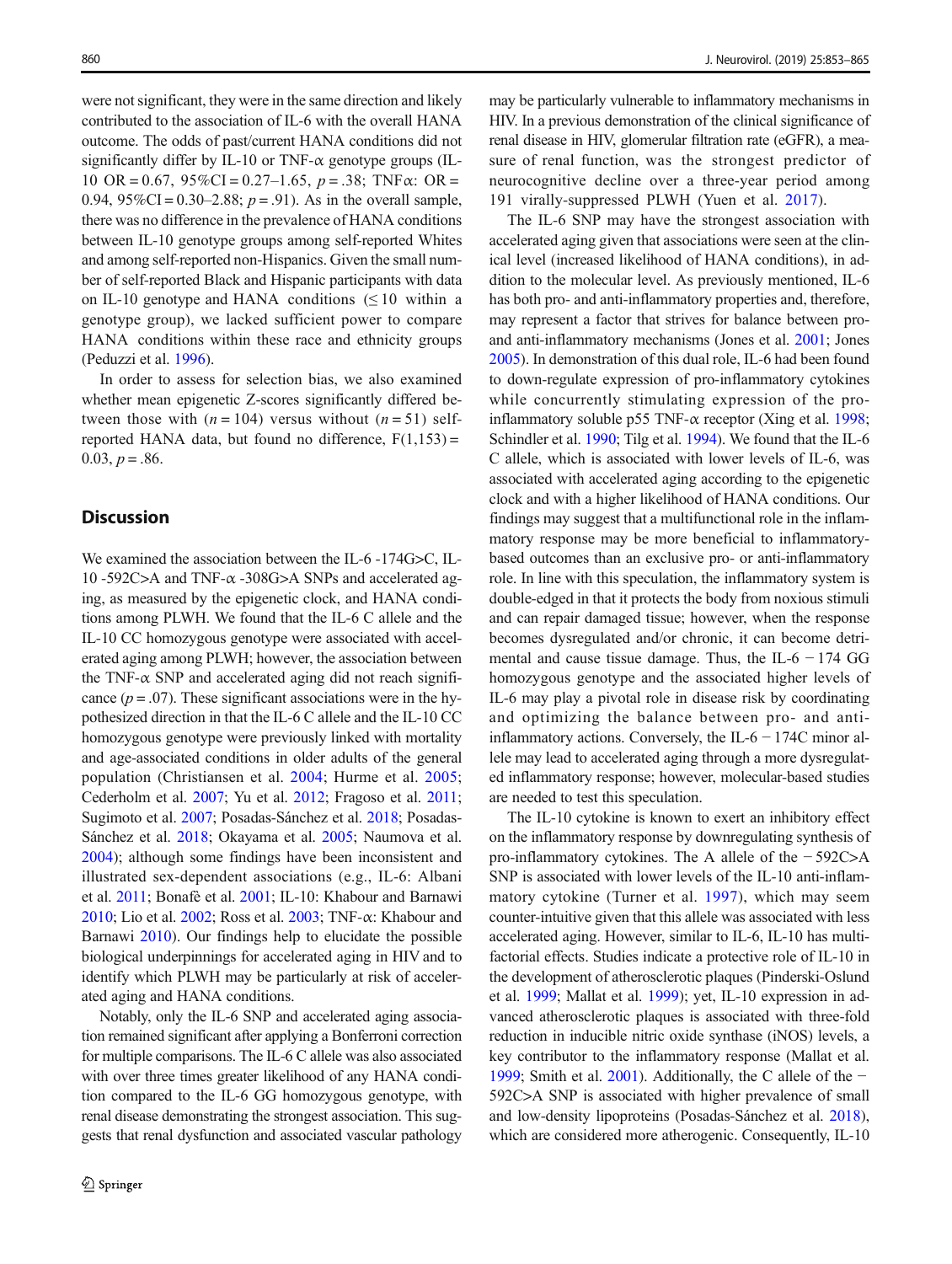expression may increase as a defense mechanism in response to greater inflammation and, thus, higher IL-10 levels are a proxy for greater inflammation (Posadas-Sánchez et al. [2018\)](#page-11-0).

Although the IL-10 SNP was associated with accelerated epigenetic aging, it was not associated with HANA conditions. It is possible that an association between the IL-10 SNP and age-associated clinical outcomes is less robust than that of the IL-6 SNP and, thus, would only be observed in those at a more advanced age than those who comprised the current sample. IL-10 may also be associated with ageassociated conditions that were not assessed herein or may be associated with rapidly progressing conditions not captured in the last assessment before death.

Although the IL SNPs were associated with accelerated aging, the age at death did not differ between these genotype groups. Thus, accelerated aging may not equate to earlier death in PLWH although that remains to be determined in a larger sample. We suggest that accelerated aging is associated with increased rate of HANA conditions which, in turn, may lead to earlier death. Although we do not know the cause of death for the NNTC cases, we know that drug overdose, AIDS, and other non-HANA conditions were common causes in this cohort (for which year of death spans 1994 to 2014). The mean age at death of our sample was 10–30 years younger than that of the general population (Kochanek et al. [2017\)](#page-10-0). Associations among inflammation-related SNPs, HANA conditions, and age at death may manifest more robustly as the lifespan of PLWH continues to approach that of the general population and more PLWH experience age-related comorbidities.

Although there was a difference in epigenetic aging scores between the TNF- $\alpha$  – 308G>A genotype groups, it was not significant. The lack of significance may be due to low statistical power given that  $TNF-\alpha$  minor allele carriers were the smallest genotype group across SNPs  $(n = 28)$ . We also found no association between the TNF- $\alpha$  SNP and the likelihood of HANA conditions. Although this finding was contrary to our hypotheses, others have reported no association between the TNF- $\alpha$  -308G>A SNP and acute ischemic stroke (Tuttolomondo et al. [2012\)](#page-11-0), coronary artery disease (Koch et al. [2001](#page-10-0)), acute myocardial infarction (Hermann et al. [1998\)](#page-10-0), and COPD (Seifart et al. [2005\)](#page-11-0) in HIV-seronegative samples. It is possible that the effect of the SNP varies among different population subgroups depending on gene-gene and gene-environment interactions. Unlike previous studies that have reported an association between the TNF- $\alpha$  – 308G>A SNP and aging-associated outcomes, our sample consisted of postmortem cases with HIV. Perhaps, in the context of HIV, other environmental or gene-environment factors may be more important in determining TNF- $\alpha$  levels, or other inflammatory markers may play a larger role in inflammaging. For instance, the effects of TNF- $\alpha$  levels on inflammaging may be more subtle than interleukin levels such that the effect is masked by the effect of HIV infection itself.

In race-stratified analyses, the higher epigenetic aging Zscores in IL-10 CC homozygotes compared to IL-10 A allele carriers was not significant among self-reported Whites but was a statistical trend among self-reported Blacks with a small-medium effect size (Cohen's  $d = 0.4$ ). In ethnicitystratified analyses, the higher mean epigenetic aging Z-score in IL-10 CC homozygotes versus A allele carriers was not significant among self-reported non-Hispanics but was significant among self-reported Hispanics with a medium effect size (Cohen's  $d = 0.6$ ). This suggests that despite the smaller subsets of self-reported Blacks and Hispanics, the association between the IL-10 SNP and accelerated aging in the overall sample may have been driven by these race and ethnicity groups. The reason behind the race/ethnicity differences in our findings is currently unclear but could be due, in part, to gene-gene or gene-environment interactions with race- or ethnicity-specific genetic background or cultural factors.

This study has limitations. Given the cross-sectional study design, these associations do not indicate causality and may be influenced by confounders that were either not measured, or had limited data within our sample (e.g., hepatitis C virus positivity, nadir CD4 level). We were also unable to verify self-reported HANA conditions with medical records. Although participants with history or evidence of toxoplasmosis or progressive multifocal leukoencephalopathy were excluded, not all cases of opportunistic infections were excluded. However, among the participants with data on opportunistic infections (missing in 14), these infections were rare (1 case of cryptococcal, 1 case of lymphomatous and 2 cases of HIV-associated aseptic meningitis) and the results were unchanged when excluding these cases. Our sample lacked HIV-uninfected controls given the difficulty to obtain brain samples from relatively healthy, young, deceased subjects with in-life characterization. Thus, it remains to be determined whether the IL-6 and IL-10 risk alleles have additive or synergistic effects with HIV infection on inflammaging. Our small sample size, particularly for genetic studies, may have restricted statistical power in comparisons and precluded examination of an allele dose effect. Nonetheless, significant associations were found with the IL-6 and IL-10 SNPs despite the small sample size signifying the robustness of these associations. Given some prior literature showing sex-specific relationships between inflammation-related SNPs and longevity, such as IL-6 (Albani et al. [2011](#page-9-0); Bonafè et al. [2001](#page-9-0)) and IL-10 (Khabour and Barnawi [2010;](#page-10-0) Lio et al. [2002](#page-10-0); Okayama et al. [2005](#page-11-0)), it would have been ideal to conduct sex-stratified analyses; yet, our male-dominant cohort (75%) precluded such analyses. The availability of genetic data also precluded us from examining haplotypes within the IL-6, IL-10 and TNF- $\alpha$  genes and other inflammation-related genes; however, Christiansen et al. [\(2004](#page-9-0)) examined the IL-6 haplotype  $(-597G>A, -572G>C, -$ 174G>C,  $-373(A)n(T)m$  and found that due to LD, the − 174G > C polymorphism is sufficiently informative. Due to budget restraints and NNTC regulations on amount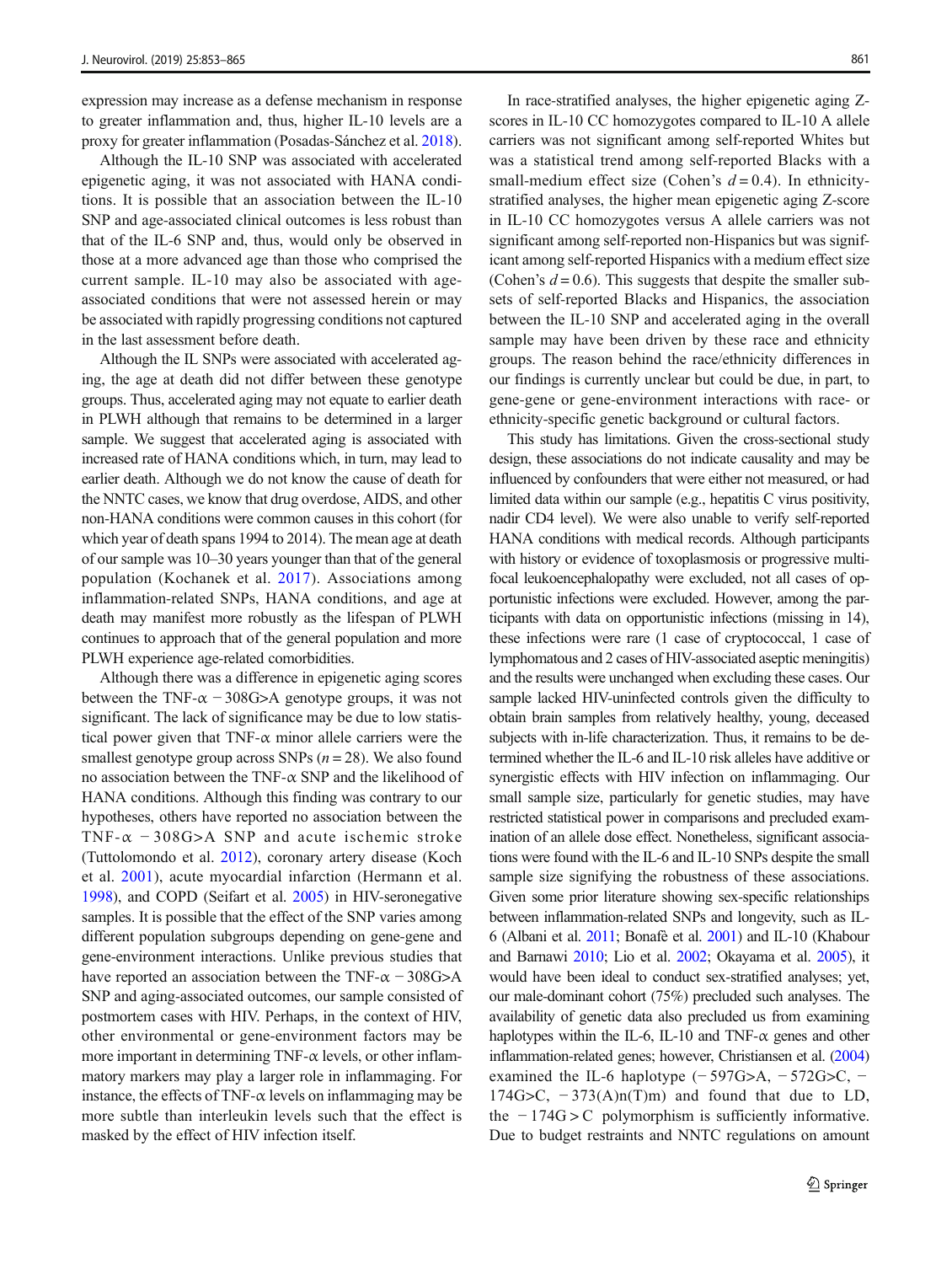<span id="page-9-0"></span>of requested tissue, we were only able to measure DNA methylation levels in brain tissue of the occipital lobe; however, methylation levels may vary by brain region. Finally, it would be ideal to have measures of circulating cytokines to bridge the gap between genotype and outcome, although many others have demonstrated the effects of these SNPs on cytokine levels.

To our knowledge, this study is the first to identify genotypes associated with accelerated aging and age-associated conditions among PLWH. Importantly, health span, or the presence or absence of major chronic diseases or cognitive or physical impairments, has not kept pace with increases in lifespan among PLWH, although it is critical for quality of life. Our results aid in determining which genes and biological pathways may benefit from more detailed analyses in subsequent studies to further characterize complex genetic relationships with important aging outcomes in PLWH. To that end, our results suggest that greater inflammation and, more specifically, alterations in the production/degradation of IL-6 and IL-10 cytokines may be culprits in accelerated aging in HIV. Consequently, genetic polymorphisms in the interleukin pathway may be used to identify PLWH at high risk for ageassociated diseases, as well as early mortality, and/or to inform therapeutic strategies to improving health span in PLWH.

Acknowledgments The views expressed in this article are those of the authors and do not reflect the official policy or position of the Department of the Navy, Department of Defense, nor the United States Government. The authors thank the staff of the NNTC, particularly Ben Gouaux for their help with this project.

Funding information Primary funding was from R01MH096648 (MPIs: Levine and Moore). Additional funding was provided from R01DA030913 (MPIs: Levine and Horvath) as well as the following National Institute of Health awards [P30MH062512, N01 MH22005, HHSN271201000036C and HHSN271201000030C, U24 MH100928, T32DA031098]. This work was further supported by salary support for Dr. E.E. Sundermann from the Interdisciplinary Research Fellowship in NeuroAIDS [R25MH081482] and support for Ms. M.A. Hussain from the Training in Research on Addictions in Interdisciplinary NeuroAIDS (TRAIN; T32DA031098).

#### Compliance with ethical standards

Conflict of interest The authors declare that they have no conflicts of interest.

## References

Albani D, Mazzuco S, Polito L, Batelli S, Biella G, Ongaro F, Gustafson DR, Antuono P, Gajo G, Durante E, Caberlotto L, Zanardo A, Siculi M, Gallucci M, Forloni G (2011) Insulin-like growth factor 1 receptor polymorphism rs2229765 and circulating interleukin-6 level affect male longevity in a population-based prospective study (Treviso Longeva–TRELONG). Aging Male 14(4):257–264. [https://doi.org/](https://doi.org/10.3109/13685538.2011.607521) [10.3109/13685538.2011.607521](https://doi.org/10.3109/13685538.2011.607521)

- Altun B, Yilmaz R, Kahraman S, Gençtoy G, Arici M, Onalan O, Oto A, Hayran M, Bakkaloğlu M, Yasavul U, Turgan C (2005) Impact of cytokine gene polymorphism on cardiovascular risk in renal transplant recipients. Transpl Int 18:681–689. [https://doi.org/10.1111/j.](https://doi.org/10.1111/j.1432-2277.2005.00118.x) [1432-2277.2005.00118.x](https://doi.org/10.1111/j.1432-2277.2005.00118.x)
- Alvarez V, Mata IF, Gonzalez P, Lahoz CH, Martinez C, Pena J, Guisasola LM, Coto E (2002) Association between the TNFalpha-308 A/G polymorphism and the onset-age of Alzheimer disease. Am J Med Genet 114:574–577. <https://doi.org/10.1002/ajmg.10515>
- Antinori A, Arendt G, Becker JT, Brew BJ, Byrd DA, Cherner M, Clifford DB, Cinque P, Epstein LG, Goodkin K, Gisslen M, Grant I, Heaton RK, Joseph J, Marder K, Marra CM, McArthur JC, Nunn M, Price RW, Pulliam L, Robertson KR, Sacktor N, Valcour V, Wojna VE (2007) Updated research nosology for HIV-associated neurocognitive disorders. Neurology 69(18): 1789–1799. [https://doi.org/10.1212/01.WNL.0000287431.](https://doi.org/10.1212/01.WNL.0000287431.88658.8b) [88658.8b](https://doi.org/10.1212/01.WNL.0000287431.88658.8b)
- Barbieri M, Ferrucci L, Ragno E, Corsi A, Bandinelli S, Bonafè M, Olivieri F, Giovagnetti S, Franceschi C, Guralnik JM, Paolisso G (2003) Chronic inflammation and the effect of IGF-I on muscle strength and power in older persons. Am J Physiol Endocrinol Metab 284(3):E481–E487. [https://doi.](https://doi.org/10.1152/ajpendo.00319.2002) [org/10.1152/ajpendo.00319.2002](https://doi.org/10.1152/ajpendo.00319.2002)
- Bonafè M, Olivieri F, Cavallone L, Giovagnetti S, Mayegiani F, Cardelli M, Pieri C, Marra M, Antonicelli R, Lisa R, Rizzo MR, Paolisso G, Monti D, Franceschi C (2001) A gender–dependent genetic predisposition to produce high levels of IL-6 is detrimental for longevity. Eur J Immunol 31(8):2357–2361. https://doi.org/10.1002/1521- 4141(200108)31:8<2357::AID-IMMU2357>3.0.CO;2-X
- Bruunsgaard H, Pedersen M, Pedersen BK (2001) Aging and proinflammatory cytokines. Curr Opin Hematol 8:131–136
- Cederholm T, Persson M, Andersson P, Stenvinkel P, Nordfors L, Madden J, Vedin I, Wretlind B, Grimble RF, Palmblad J (2007) Polymorphisms in cytokine genes influence long-term survival differently in elderly male and female patients. J Intern Med 262(2): 215–223
- Centers for Disease Control and Prevention (2017) HIV surveillance report, 2016. vol 28, Available via [https://www.cdcgov/hiv/library/](https://www.cdcgov/hiv/library/reports/hiv-surveillancehtml) [reports/hiv-surveillancehtml](https://www.cdcgov/hiv/library/reports/hiv-surveillancehtml). Accessed 2 Jan 2018
- Christiansen L, Bathum L, Andersen-Ranberg K, Jeune B, Christensen K (2004) Modest implication of interleukin-6 promoter polymorphisms in longevity. Mech Ageing Dev 125(5):391–395. [https://](https://doi.org/10.1016/j.mad.2004.03.004) [doi.org/10.1016/j.mad.2004.03.004](https://doi.org/10.1016/j.mad.2004.03.004)
- Clifford RL, Jones MJ, MacIsaac JL, McEwen LM, Goodman SJ, Mostafavi S, Kobor MS, Carlsten C (2017) Inhalation of diesel exhaust and allergen alters human bronchial epithelium DNA methylation. J Allergy Clin Immunol 139:112–121. [https://doi.org/10.](https://doi.org/10.1016/j.jaci.2016.03.046) [1016/j.jaci.2016.03.046](https://doi.org/10.1016/j.jaci.2016.03.046)
- Cohen HJ, Pieper CF, Harris T, Rao KM, Currie MS (1997) The association of plasma IL-6 levels with functional disability in communitydwelling elderly. J Gerontol A Biol Sci Med Sci 52(4):M201–M208
- Collins JS, Perry RT, Watson B Jr, Harrell LE, Acton RT, Blacker D, Albert MS, Tanzi RE, Bassett SS, McInnis MG, Campbell RD, Go RC (2000) Association of a haplotype for tumor necrosis factor in siblings with late-onset Alzheimer disease: the NIMH Alzheimer disease genetics initiative. Am J Med Genet 96:823–830
- Culpan D, MacGowan SH, Ford JM, Nicoll JA, Griffin WS, Dewar D, Cairns NJ, Hughes A, Kehoe PG, Wilcock GK (2003) Tumour necrosis factor-alpha gene polymorphisms and Alzheimer's disease. Neurosci Lett 350:61–65
- Deeks SG (2011) HIV infection, inflammation, immunosenescence, and aging. Annu Rev Med 62:141–155. [https://doi.org/10.1146/](https://doi.org/10.1146/annurev-med-042909-093756) [annurev-med-042909-093756](https://doi.org/10.1146/annurev-med-042909-093756)
- Deeks SG, Phillips AN (2009) HIV infection, antiretroviral treatment, ageing, and non-AIDS related morbidity. BMJ 338:a3172. [https://](https://doi.org/10.1136/bmj.a3172) [doi.org/10.1136/bmj.a3172](https://doi.org/10.1136/bmj.a3172)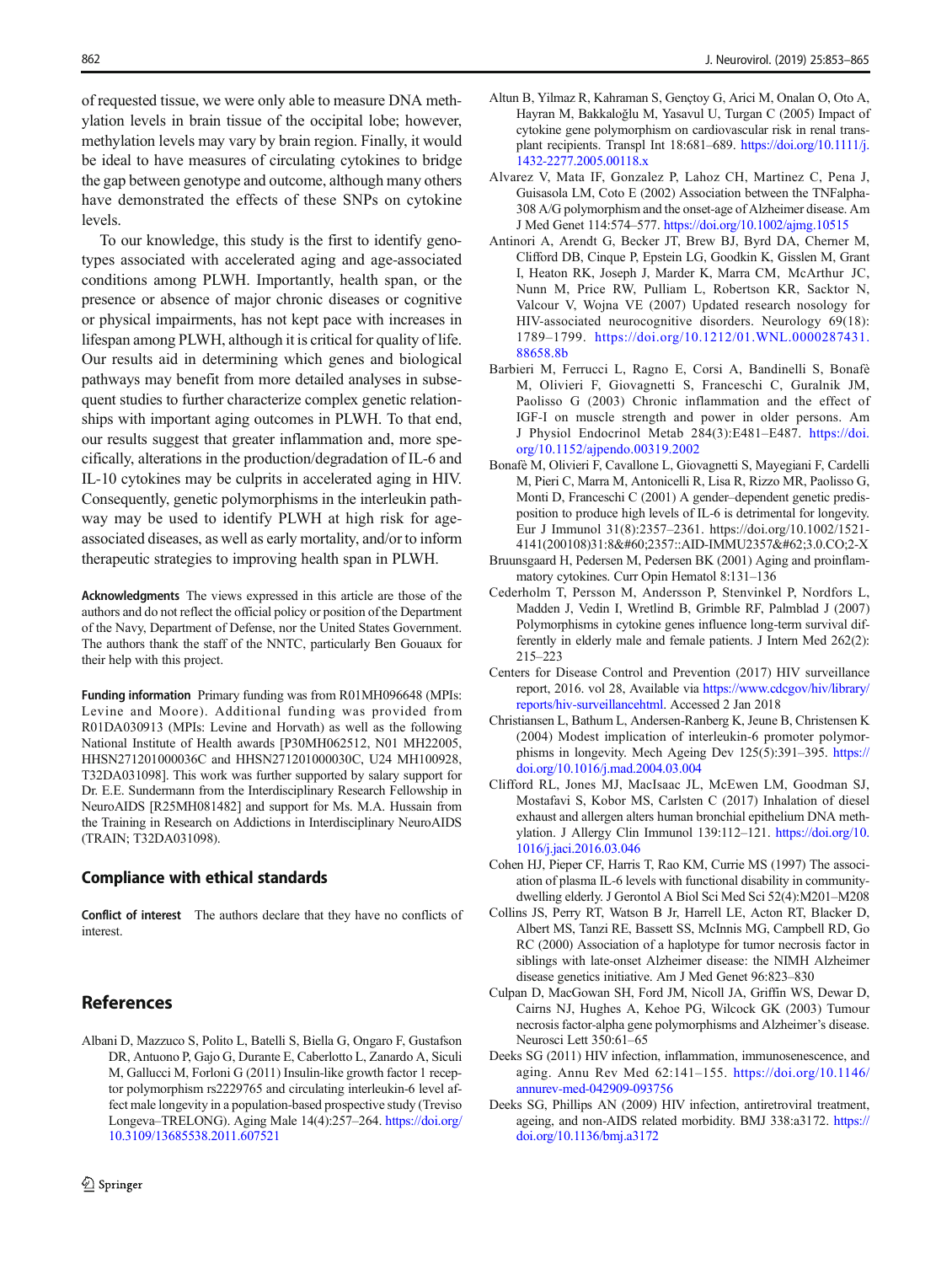- <span id="page-10-0"></span>Dunning MJ, Barbosa-Morais NL, Lynch AG, Tavaré S, Ritchie ME (2008) Statistical issues in the analysis of Illumina data. BMC Bioinformatics 9:85. <https://doi.org/10.1186/1471-2105-9-85>
- Durand M, Chartrand-Lefebvre C, Baril JG, Trottier S, Trottier B, Harris M, Walmsley S, Conway B, Wong A, Routy JP, Kovacs C, MacPherson PA, Monteith KM, Mansour S, Thanassoulis G, Abrahamowicz M, Zhu Z, Tsoukas C, Ancuta P, Bernard N, Tremblay CL, Investigators of the Canadian HIV and aging cohort Study (2017) The Canadian HIV and aging cohort study - determinants of increased risk of cardiovascular diseases in HIV-infected individuals: rationale and study protocol. BMC Infect Dis 17(1): 611. <https://doi.org/10.1186/s12879-017-2692-2>
- Ershler WB, Sun WH, Binkley N, Gravenstein S, Volk MJ, Kamoske G, Klopp RG, Roecker EB, Daynes RA, Weindruch R (1993) Interleukin-6 and aging: blood levels and mononuclear cell production increase with advancing age and in vitro production is modifiable by dietary restriction. Lymphokine Cytokine Res 12(4):225–230
- Fagiolo U, Cossarizza A, Scala E, Fanales-Belasio E, Ortolani C, Cozzi E, Monti D, Franceschi C, Paganelli R (1993) Increased cytokine production in mononuclear cells of healthy elderly people. Eur J Immunol 23(9):2375–2378. <https://doi.org/10.1002/eji.1830230950>
- Ferrucci L, Harris TB, Guralnik JM, Tracy RP, Corti MC, Cohen HJ, Penninx B, Pahor M, Wallace R, Havlik RJ (1999) Serum IL-6 level and the development of disability in older persons. J Am Geriatr Soc 47(6):639–646
- Fishman D, Faulds G, Jeffery R, Mohamed-Ali V, Yudkin JS, Humphries S, Woo P (1998) The effect of novel polymorphism in the interleukin-6 (IL-6) gene on IL-6 transcription and plasma IL-6 levels, and an association with systemic-onset juvenile chronic arthritis. J Clin Invest 102:1369–1376. [https://doi.org/10.1172/](https://doi.org/10.1172/JCI2629) [JCI2629](https://doi.org/10.1172/JCI2629)
- Fragoso JM, Vallejo M, Alvarez-León E, Delgadillo H, Peña-Duque MA, Cardoso-Saldaña G, Posadas-Romero C, Martínez-Ríos MA, Vargas-Alarcón G (2011) Alleles and haplotypes of the interleukin 10 gene polymorphisms are associated with risk of developing acute coronary syndrome in Mexican patients. Cytokine 55(1):29–33. <https://doi.org/10.1016/j.cyto.2011.03.021>
- Giovannini S, Onder G, Liperoti R, Russo A, Carter C, Capoluongo E, Pahor M, Bernabei R, Landi F (2011) Interleukin-6, C-reactive protein, and tumor necrosis factoralpha as predictors of mortality in frail, community-living elderly individuals. J Am Geriatr Soc 59(9):1679–1685. <https://doi.org/10.1111/j.1532-5415.2011.03570.x>
- Gross AM, Jaeger PA, Kreisberg JF, Licon K, Jepsen KL, Khosroheidari M, Morsey BM, Swindells S, Shen H, Ng CT, Flagg K, Chen D, Zhang K, Fox HS, Ideker T (2016) Methylome-wide analysis of chronic HIV infection reveals five-year increase in biological age and epigenetic targeting of HLA. Mol Cell 62(2):157–168. [https://](https://doi.org/10.1016/j.molcel.2016.03.019) [doi.org/10.1016/j.molcel.2016.03.019](https://doi.org/10.1016/j.molcel.2016.03.019)
- Harris TB, Ferrucci L, Tracy RP, Corti MC, Wacholder S, Ettinger WH Jr, Heimovitz H, Cohen HJ, Wallace R (1999) Associations of elevated interleukin-6 and C-reactive protein levels with mortality in the elderly. Am J Med 106:506–512
- Hermann SM, Richard S, Nicaud V, Mallet C, Arveiler D, Evans A, Ruidavets JB, Luc G, Bara L, Parra HJ, Poirier O, Cambien F (1998) Polymorphisms of the tumour necrosis factor- $\alpha$  gene, coronary heart disease and obesity. Eur J Clin Investig 28:59–66
- Hoffmann SC, Stanley EM, Cox ED, DiMercurio BS, Koziol DE, Harlan DM, Kirk AD, Blair PJ (2002) Ethnicity greatly influences cytokine gene polymorphism distribution. Am J Transplant 2(6):560–567
- Horvath S (2013) DNA methylation age of human tissues and cell types. Genome Biol 14(10):R115. [https://doi.org/10.1186/gb-](https://doi.org/10.1186/gb-2013-14-10-r115)[2013-14-10-r115](https://doi.org/10.1186/gb-2013-14-10-r115)
- Horvath S, Levine AJ (2015) HIV-1 Infection accelerates age according to the epigenetic clock. J Infect Dis 212(10):1563–1573. [https://doi.](https://doi.org/10.1093/infdis/jiv277) [org/10.1093/infdis/jiv277](https://doi.org/10.1093/infdis/jiv277)
- Hunt PW, Lee SA, Siedner MJ (2016) Immunologic biomarkers, morbidity, and mortality in treated HIV infection. J Infect Dis 214(suppl 2): S44–S50. <https://doi.org/10.1093/infdis/jiw275>
- Hurme M, Lehtimäki T, Jylhä M, Karhunen PJ, Hervonen A (2005) Interleukin-6 -174G/C polymorphism and longevity: a follow-up study. Mech Ageing Dev 126(3):417–418. [https://doi.org/10.1016/](https://doi.org/10.1016/j.mad.2004.10.001) [j.mad.2004.10.001](https://doi.org/10.1016/j.mad.2004.10.001)
- Jones SA (2005) Directing transition from innate to acquired immunity: defining a role for IL-6. J Immunol 175:3463–3468
- Jones SA, Horiuchi S, Topley N, Yamamoto N, Fuller GM (2001) The soluble interleukin 6 receptor: mechanisms of production and implications in disease. FASEB J 15:43–58. [https://doi.org/10.1096/fj.99-](https://doi.org/10.1096/fj.99-1003rev) [1003rev](https://doi.org/10.1096/fj.99-1003rev)
- Kawanishi S, Hiraku Y (2006) Oxidative and nitrative DNA damage as biomarker for carcinogenesis with special reference to inflammation. Antioxid Redox Signal 8(5–6):1047–1058
- Kayaaltı Z, Sahiner L, Durakoğlugil ME, Söylemezoğlu T (2011) Distributions of interleukin-6 (IL-6) promoter and metallothionein 2A (MT2A) core promoter region gene polymorphisms and their associations with aging in Turkish population. Arch Gerontol Geriatr 53(3):354–358. [https://doi.org/10.](https://doi.org/10.1016/j.archger.2011.01.001) [1016/j.archger.2011.01.001](https://doi.org/10.1016/j.archger.2011.01.001)
- Khabour OF, Barnawi JM (2010) Association of longevity with IL-10 −1082G/Aand TNF-−308G/A polymorphisms. Int J Immunogenet 37(4):293–298. <https://doi.org/10.1111/j.1744-313X.2010.00925.x>
- Koch W, Kastrati A, Böttiger C, Mehilli J, von Beckerath N, Schömig A (2001) Interleukin-10 and tumor necrosis factor gene polymorphisms and risk of coronary artery disease and myocardial infarction. Atherosclerosis 159(1):137–144
- Kochanek KD, Murphy S, Xu J, Arias E (2017) Mortality in the United States, 2016. NCHS Data Brief 293:1–8
- Kroeger KM, Carville KS, Abraham LJ (1997) The −308 tumor necrosis factor alpha promoter polymorphism effects transcription. Mol Immunol 34:391–399
- Lagathu C, Cossarizza A, Béréziat V, Nasi M, Capeau J, Pinti M (2017) Basic science and pathogenesis of ageing with HIV: potential mechanisms and biomarkers. AIDS 31(Suppl 2):S105–S119. [https://doi.](https://doi.org/10.1097/QAD.0000000000001441) [org/10.1097/QAD.0000000000001441](https://doi.org/10.1097/QAD.0000000000001441)
- Lau A, Swinbank KM, Ahmed PS, Taylor DL, Jackson SP, Smith GCM, O'Connor MJ (2005) Suppression of HIV-1 infection by a small molecule inhibitor of the ATM kinase. Nat Cell Biol 7:493–500
- Lio D, Scola L, Crivello A, Colonna-Romano G, Candore G, Bonafè M, Cavallone L, Franceschi C, Caruso C (2002) Gender-specific association between−1082 IL-10 promoter polymorphism and longevity. Genes Immun 3(1):30–33. <https://doi.org/10.1038/sj.gene.6363827>
- Mallat Z, Besnard S, Duriez M, Deleuze V, Emmanuel F, Bureau MF, Soubrier F, Esposito B, Duez H, Fievet C, Staels B, Duverger N, Scherman D, Tedgui A (1999) Protective role of interleukin-10 in atherosclerosis. Circ Res 85:E17
- Morgello S, Gelman BB, Kozlowski PB (2001) The National NeuroAIDS Tissue Consortium: a new paradigm in brain banking with an emphasis on infectious disease. Neuropathol Appl Neurobiol 27(4):326–335
- Naicker DD, Werner L, Kormuth E, Passmore JA, Mlisana K, Karim SA, Ndung'u T, Acute Infection Study Team CAPRISA (2009) Interleukin-10 promoter polymorphisms influence HIV-1 susceptibility and primary HIV-1 pathogenesis. J Infect Dis 200:448–452. <https://doi.org/10.1086/600072>
- Nasi M, De Biasi S, Gibellini L, Bianchini E, Pecorini S, Bacca V, Guaraldi G, Mussini C, Pinti M, Cossarizza A (2017) Ageing and inflammation in patients with HIV infection. Clin Exp Immunol 187(1):44–52. <https://doi.org/10.1111/cei.12814>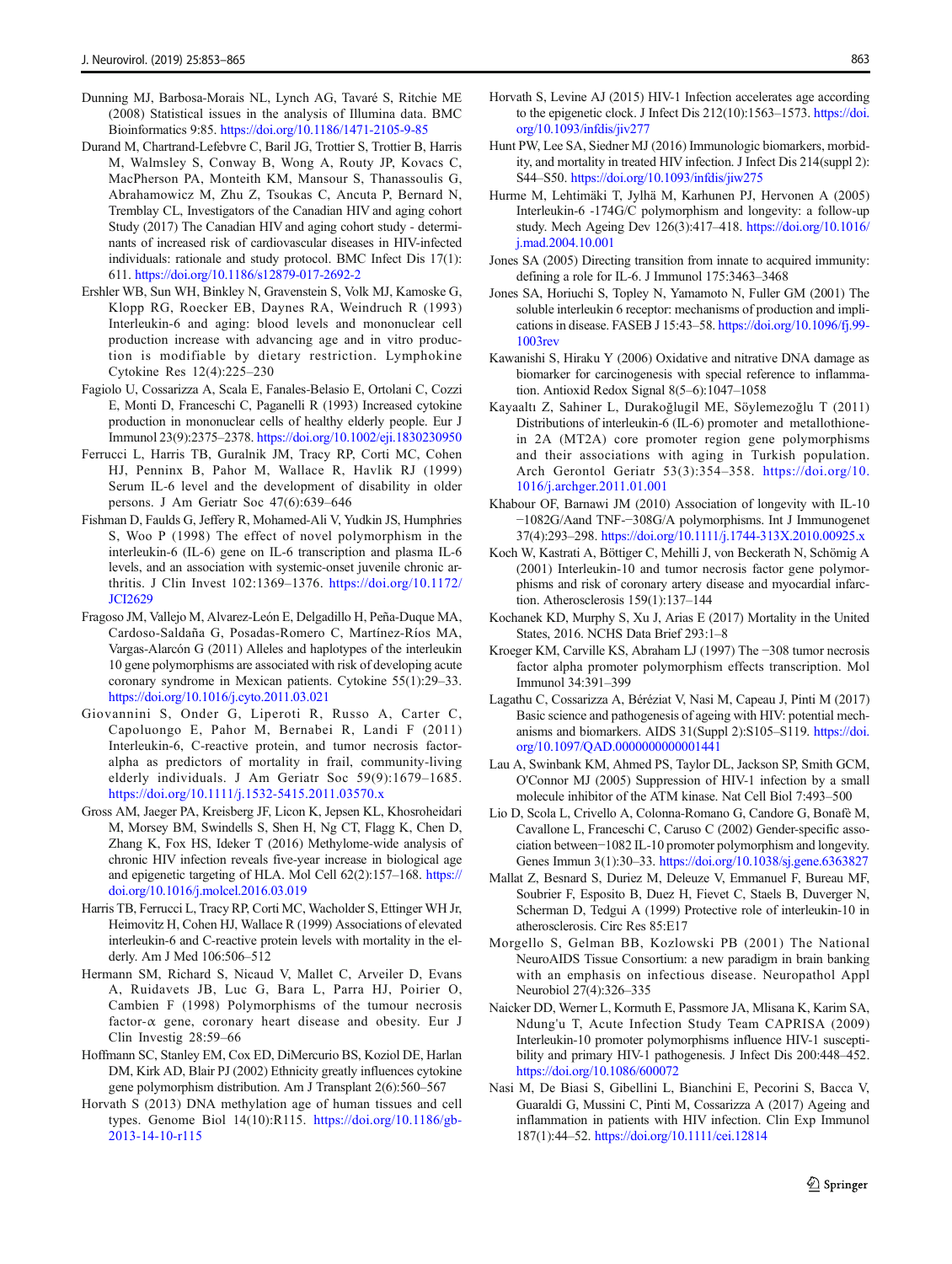- <span id="page-11-0"></span>Naumova E, Mihaylova A, Ivanova M, Mihailova S (2004) Immunological markers contributing to successful aging in Bulgarians. Exp Gerontol 39(4):637–644. [https://doi.org/10.1016/j.](https://doi.org/10.1016/j.exger.2003.08.014) [exger.2003.08.014](https://doi.org/10.1016/j.exger.2003.08.014)
- Neuhaus J, Jacobs DR Jr, Baker JV, Calmy A, Duprez D, La Rosa A, Kuller LH, Pett SL, Ristola M, Ross MJ, Shlipak MG, Tracy R, Neaton JD (2010) Markers of inflammation, coagulation, and renal function are elevated in adults with HIV infection. J Infect Dis 201: 1788–1795. <https://doi.org/10.1086/652749>
- Nixon DE, Landay AL (2010) Biomarkers of immune dysfunction in HIV. Curr Opin HIV AIDS 5(6):498–503. [https://doi.org/10.1097/](https://doi.org/10.1097/COH.0b013e32833ed6f4) [COH.0b013e32833ed6f4](https://doi.org/10.1097/COH.0b013e32833ed6f4)
- Ohnishi S, Ma N, Thanan R, Pinlaor S, Hammam O, Murata M, Kawanishi S (2013) DNA damage in inflammation-related carcinogenesis and cancer stem cells. Oxidative Med Cell Longev 387014: 1–9. <https://doi.org/10.1155/2013/387014>
- Ohshima H, Tatemichi M, Sawa T (2003) Chemical basis of inflammation-induced carcinogenesis. Arch Biochem Biophys 417(1):3–11
- Okayama N, Hamanaka Y, Suehiro Y, Nakamura J, Hinoda Y (2005) Association of interleukin-10 promoter single nucleotide polymorphisms−819T/C and −592A/C with aging. J Gerontol A Biol Sci Med Sci 60(12):1525–1529
- Pathai S, Bajillan H, Landay AL, High KI (2014) Is HIV a model of accelerated or accentuated aging? J Gerontol A Biol Sci Med Sci 69:833–842. <https://doi.org/10.1093/gerona/glt168>
- Peduzzi P, Concato J, Kemper E, Holford TR, Feinstein AR (1996) A simulation study of the number of events per variable in logistic regression analysis. J Clin Epidemiol 49(12):1373–1379
- Pinderski-Oslund LJ, Hedrick CC, Olvera T, Hagenbaugh A, Territo M, Berliner JA, Fyfe AI (1999) Interleukin-10 blocks atherosclerotic events in vitro and in vivo. Arterioscler Thromb Vasc Biol 19: 2847–2853
- Pontillo A, Oshiro TM, Girardelli M, Kamada AJ, Crovella S, Duarte AJ (2012) Polymorphisms in inflammasome' genes and susceptibility to HIV-1 infection. J Acquir Immune Defic Syndr 59:121–125. <https://doi.org/10.1097/QAI.0b013e3182392ebe>
- Posadas-Sánchez R, Angeles-Martínez J, Pérez-Hernández N, Rodríguez-Pérez JM, López-Bautista F, Flores-Dominguez C, Fragoso JM, Posadas-Romero C, Vargas-Alarcón G (2018) The IL-10-1082 (rs1800896) G allele is associated with a decreased risk of developing premature coronary artery disease and some IL-10 polymorphisms were associated with clinical and metabolic parameters. The GEA study. Cytokine 106:12–18. [https://doi.org/10.1016/j.cyto.2018.02.](https://doi.org/10.1016/j.cyto.2018.02.028) [028](https://doi.org/10.1016/j.cyto.2018.02.028)
- Pradhan AD, Manson JE, Rifai N, Buring JE, Ridker PM (2001) Creactive protein, interleukin 6, and risk of developing type 2 diabetes mellitus. JAMA 286(3):327–334
- Rady PL, Matalon R, Grady J, Smith EM, Hudnall SD, Kellner LH, Nitowsky H, Tyring SK, Hughes TK (2004) Comprehensive analysis of genetic polymorphisms in the interleukin-10 promoter: implications for immune regulation in specific ethnic populations. Genet Test 8(2):194–203. <https://doi.org/10.1089/gte.2004.8.194>
- Rezer JFP, Adefegha SA, Ecker A, Passos DF, Saccol RSP, Bertoldo TMD, Leal DBR (2018) Changes in inflammatory/cardiac markers of HIV positive patients. Microb Pathog 114:264–268. [https://doi.](https://doi.org/10.1016/j.micpath.2017.11.045) [org/10.1016/j.micpath.2017.11.045](https://doi.org/10.1016/j.micpath.2017.11.045)
- Ross OA, Curran MD, Rea IM, Hyland P, Duggan O, Barnett CR, Annett K, Patterson C, Barnett YA, Middleton D (2003) HLA haplotypes and TNF polymorphism do not associate with longevity in the Irish. Mech Ageing Dev 124(4):563–567
- Schindler R, Mancilla J, Endres S, Ghorbani R, Clark SC, Dinarello CA (1990) Correlations and interactions in the production of interleukin-6 (IL-6), IL-1, and tumor necrosis factor (TNF) in human mononuclear cells: IL-6 suppresses IL-1 and TNF. Blood 75:40–44
- Seifart C, Dempfle A, Plagens A, Seifart U, Clostermann U, Müller B, Vogelmeier C, von Wichert P (2005) TNF-alpha-, TNF-beta-, IL-6-, and IL-10-promoter polymorphisms in patients with chronic obstructive pulmonary disease. Tissue Antigens 65(1):93–100. <https://doi.org/10.1111/j.1399-0039.2005.00343.x>
- Singh T, Newman AB (2011) Inflammatory markers in population studies of aging. Ageing Res Rev 10(3):319–329. [https://doi.org/10.1016/j.](https://doi.org/10.1016/j.arr.2010.11.002) [arr.2010.11.002](https://doi.org/10.1016/j.arr.2010.11.002)
- Smith DA, Irving SD, Sheldon J, Cole D, Kaski JC (2001) Serum levels of the anti-inflammatory cytokine interleukin-10 are decreased in patients with unstable angina. Circulation 104:46–749
- So-Armah KA, Tate JP, Chang CH, Butt AA, Gerschenson M, Gibert CL, Leaf D, Rimland D, Rodriguez-Barradas MC, Budoff MJ, Samet JH, Kuller LH, Deeks SG, Crothers K, Tracy RP, Crane HM, Sajadi MM, Tindle HA, Justice AC, Freiberg MS, VACS Project Team (2016) Do biomarkers of inflammation, monocyte activation, and altered coagulation explain excess mortality between HIV infected and uninfected people? J Acquir Immune Defic Syndr 72(2):206–213. <https://doi.org/10.1002/hep.29285>
- Sugimoto M, Furuta T, Shirai N, Nakamura A, Kajimura M, Sugimura H, Hishida A (2007) Effects of interleukin-10 gene polymorphism on the development of gastric cancer and peptic ulcer in Japanese subjects. J Gastroenterol Hepatol 9:1443–1449. [https://doi.org/10.1111/](https://doi.org/10.1111/j.1440-1746.2006.04613.x) [j.1440-1746.2006.04613.x](https://doi.org/10.1111/j.1440-1746.2006.04613.x)
- Tachiwana H, Shimura M, Nakai-Murakami C, Tokunaga K, Takizawa Y, Sata T, Kurumizaka H, Ishizaka Y (2006) HIV-1 Vpr induces DNA double-strand breaks. Cancer Res 66:627–631
- Teschendorff AE, Marabita F, Lechner M, Bartlett T, Tegner J, Gomez-Cabrero D, Beck S (2013) A beta-mixture quantile normalization method for correcting probe design bias in Illumina Infinium 450 k DNA methylation data. Bioinformatics 29(2):189–196. [https://doi.](https://doi.org/10.1093/bioinformatics/bts680) [org/10.1093/bioinformatics/bts680](https://doi.org/10.1093/bioinformatics/bts680)
- Tilg H, Trehu E, Atkins MB, Dinarello CA, Mier JW (1994) Interleukin-6 (IL-6) as an anti-inflammatory cytokine: induction of circulating IL-1 receptor antagonist and soluble tumor necrosis factor receptor p55. Blood 83:113–118
- Trompet S, Pons D, De Craen AJ, Slagboom P, Shepherd J, Blauw GJ, Murphy MB, Cobbe SM, Bollen EL, Buckley BM, Ford I, Hyland M, Gaw A, Macfarlane PW, Packard CJ, Norrie J, Perry IJ, Stott DJ, Sweeney BJ, Twomey C, Westendorp RG, Jukema JW (2007) Genetic variation in the interleukin-10 gene promoter and risk of coronary and cerebrovascular events: the PROSPER study. Ann N Y Acad Sci 1100:189–198. [https://doi.](https://doi.org/10.1196/annals.1395.018) [org/10.1196/annals.1395.018](https://doi.org/10.1196/annals.1395.018)
- Turner DM, Williams DM, Sankaran D, Lazarus M, Sinnott PJ, Hutchinson IV (1997) An investigation of polymorphism in the interleukin—10 gene promoter. Eur J Immunogenet 24:1–8
- Tuttolomondo A, Di Raimondo D, Forte GI, Casuccio A, Vaccarino L, Scola L, Pecoraro R, Serio A, Clemente G, Arnao V, Palmeri M, Misiano G, Lio D, Pinto A, Licata G (2012) Single nucleotide polymorphisms (SNPs) of pro-inflammatory/anti-inflammatory and thrombotic/fibrinolytic genes in patients with acute ischemic stroke in relation to TOAST subtype. Cytokine 58(3):398–405. [https://doi.org/10.](https://doi.org/10.1016/j.cyto.2012.02.012) [1016/j.cyto.2012.02.012](https://doi.org/10.1016/j.cyto.2012.02.012)
- Vera JH, Guo Q, Cole JH, Boasso A, Greathead L, Kelleher P, Rabiner EA, Kalk N, Bishop C, Gunn RN, Matthews PM, Winston A (2016) Neuroinflammation in treated HIV-positive individuals: a TSPO PET study. Neurology 86:1425–1432. [https://doi.org/10.1212/](https://doi.org/10.1212/WNL.0000000000002485) [WNL.0000000000002485](https://doi.org/10.1212/WNL.0000000000002485)
- Warriner AH, Burkholder GA, Overton ET (2014) HIV-related metabolic comorbidities in the current ART era. Infect Dis Clin N Am 28(3): 457–476. <https://doi.org/10.1016/j.idc.2014.05.003>
- Xing Z, Gauldie J, Cox G, Baumann H, Jordana M, Lei S-F, Achong K (1998) IL-6 is an anti-inflammatory cytokine required for